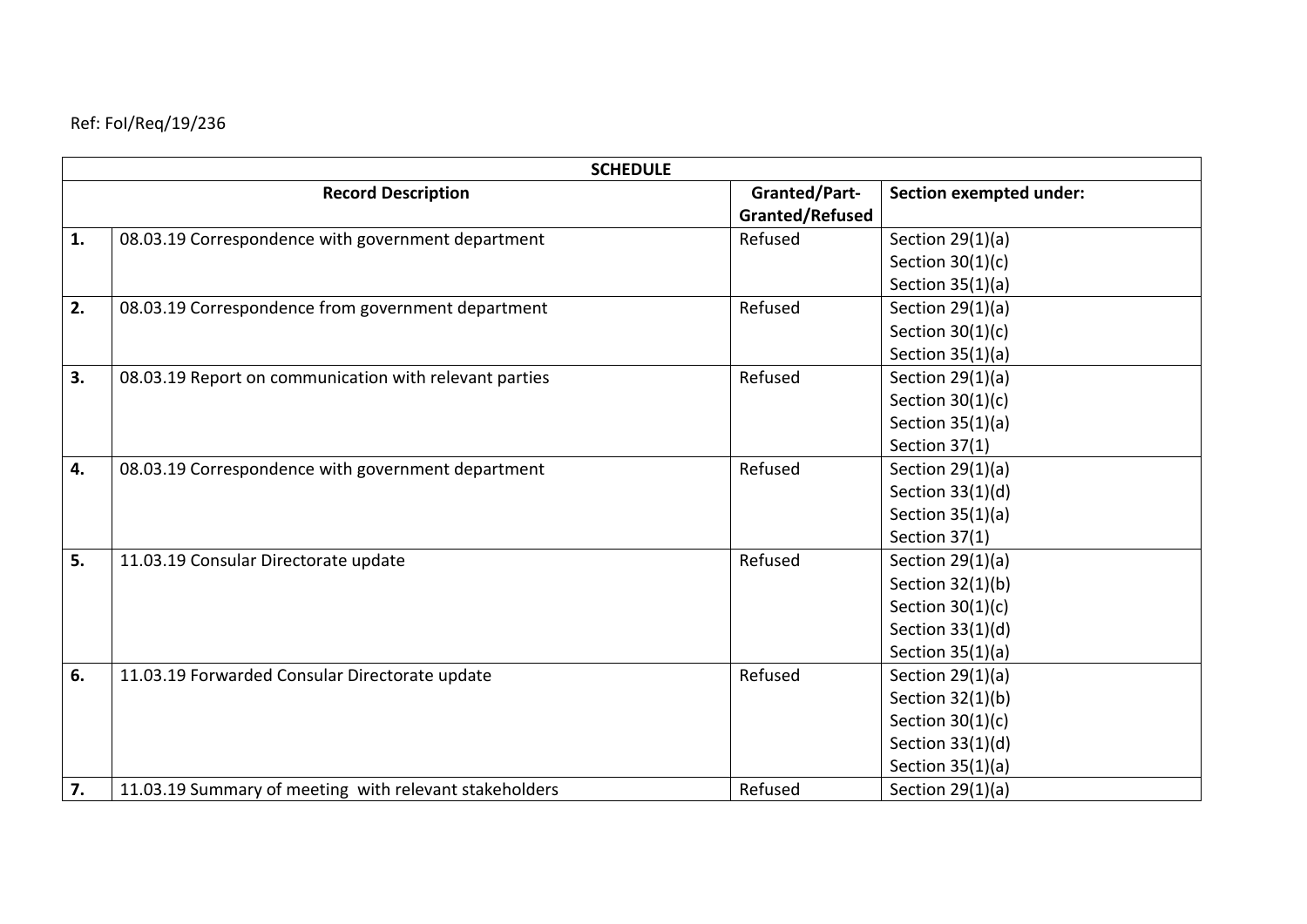|     |                                                                 |         | Section 30(1)(c)   |
|-----|-----------------------------------------------------------------|---------|--------------------|
|     |                                                                 |         | Section 33(1)(d)   |
|     |                                                                 |         | Section $35(1)(a)$ |
| 8.  | 11.03.19 Report on communication with relevant parties          | Refused | Section $29(1)(a)$ |
|     |                                                                 |         | Section $30(1)(c)$ |
|     |                                                                 |         | Section 37(1)      |
| 9.  | 11.03.19 Correspondence with Embassy                            | Refused | Section $29(1)(a)$ |
|     |                                                                 |         | Section $30(1)(c)$ |
|     |                                                                 |         | Section 33(1)(d)   |
|     |                                                                 |         | Section $35(1)(a)$ |
| 10. | 11.03.19 Guidance regarding communication with relevant parties | Refused | Section $29(1)(a)$ |
|     |                                                                 |         | Section $30(1)(c)$ |
|     |                                                                 |         | Section 37(1)      |
| 11. | 11.03 Internal departmental correspondence                      | Refused | Section $29(1)(a)$ |
|     |                                                                 |         | Section $30(1)(c)$ |
|     |                                                                 |         | Section 37(1)      |
| 12. | 11.03.19 Report on communication with relevant parties          | Refused | Section $29(1)(a)$ |
|     |                                                                 |         | Section $30(1)(c)$ |
|     |                                                                 |         | Section 37(1)      |
| 13. | 13.03.19 Correspondence with Embassy                            | Refused | Section 29(1)(a)   |
|     |                                                                 |         | Section $30(1)(c)$ |
|     |                                                                 |         | Section 33(1)(d)   |
|     |                                                                 |         | Section $35(1)(a)$ |
| 14. | 14.03.19 Information from Embassy                               | Refused | Section $29(1)(a)$ |
|     |                                                                 |         | Section 32(1)(b)   |
|     |                                                                 |         | Section $30(1)(c)$ |
|     |                                                                 |         | Section 33(1)(d)   |
| 15. | 14.03.19 Internal Consular Directorate correspondence           | Refused | Section $29(1)(a)$ |
| 16. | 14.03.19 Internal Consular Directorate correspondence           | Refused | Section $29(1)(a)$ |
| 17. | 14.03.19 Summary of meeting with relevant stakeholders          | Refused | Section $29(1)(a)$ |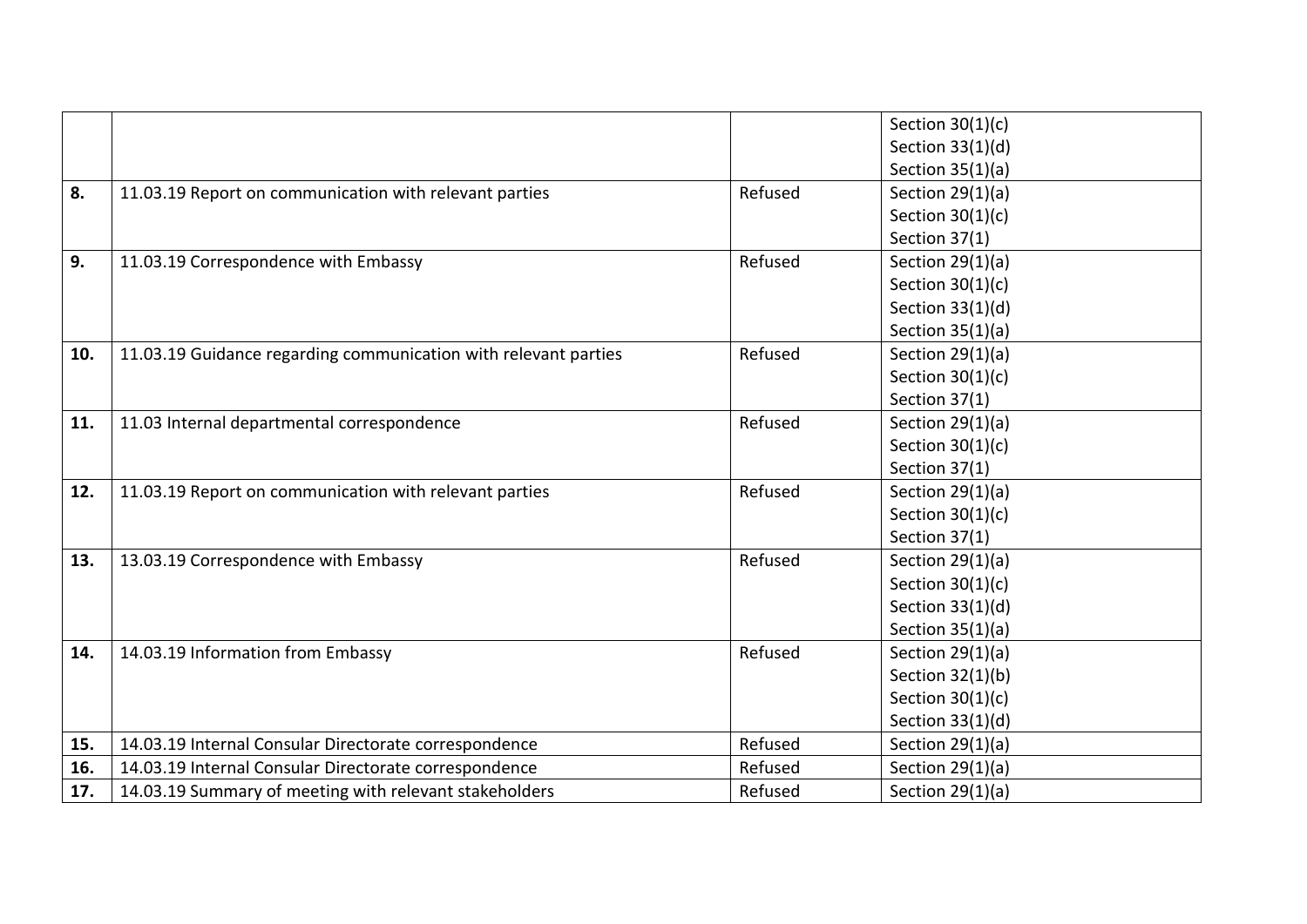|     |                                                             |         | Section $30(1)(c)$ |
|-----|-------------------------------------------------------------|---------|--------------------|
|     |                                                             |         | Section 33(1)(d)   |
|     |                                                             |         | Section $35(1)(a)$ |
| 18. | 14.03.19 Report on communication regarding relevant parties | Refused | Section $29(1)(a)$ |
|     |                                                             |         | Section $30(1)(c)$ |
|     |                                                             |         | Section 33(1)(d)   |
|     |                                                             |         | Section $35(1)(a)$ |
| 19. | 15.03.19 Internal departmental communication                | Refused | Section $29(1)(a)$ |
|     |                                                             |         | Section $30(1)(c)$ |
|     |                                                             |         | Section 33(1)(d)   |
|     |                                                             |         | Section $35(1)(a)$ |
| 20. | 15.03.19 Correspondence with Embassies                      | Refused | Section $29(1)(a)$ |
|     |                                                             |         | Section $30(1)(c)$ |
|     |                                                             |         | Section 33(1)(d)   |
|     |                                                             |         | Section $35(1)(a)$ |
|     |                                                             |         | Section 37(1)      |
| 21. | 19.03.19 Preparation of Consular Directorate update         | Refused | Section 28         |
|     |                                                             |         | Section $29(1)(a)$ |
|     |                                                             |         | Section $30(1)(c)$ |
|     |                                                             |         | Section 33(1)(d)   |
|     |                                                             |         | Section $35(1)(a)$ |
|     |                                                             |         | Section 37(1)      |
| 22. | 20.03.19 Correspondence with relevant stakeholder           | Refused | Section $29(1)(a)$ |
|     |                                                             |         | Section $30(1)(c)$ |
|     |                                                             |         | Section $35(1)(a)$ |
| 23. | 20.03.19 Consular Directorate update                        | Refused | Section $29(1)(a)$ |
|     |                                                             |         | Section 32(1)(b)   |
|     |                                                             |         | Section $30(1)(c)$ |
|     |                                                             |         | Section 33(1)(d)   |
|     |                                                             |         | Section $35(1)(a)$ |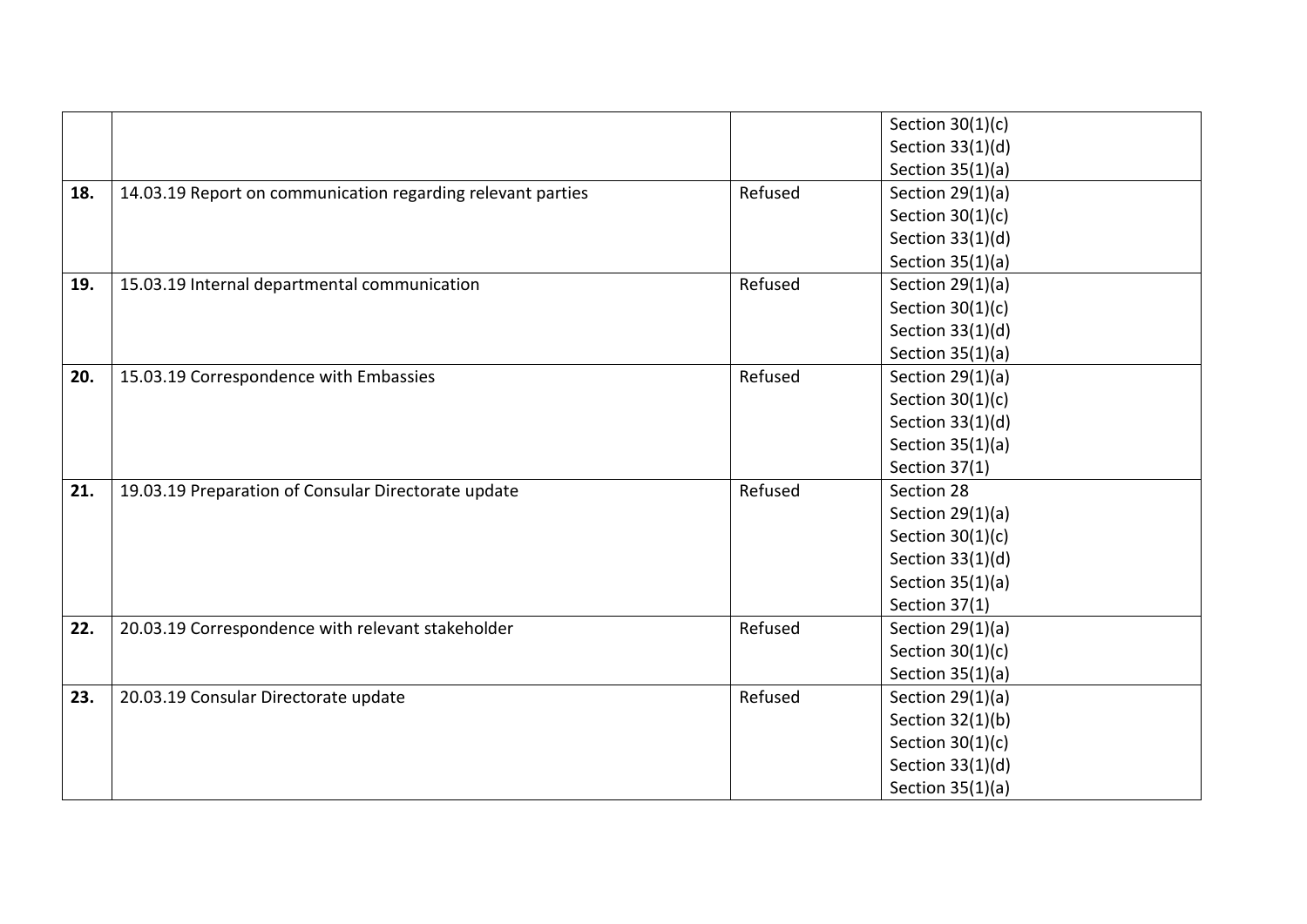| 24. | 20.03.19 Proposal of meeting on consular case          | Refused      | Section $29(1)(a)$   |
|-----|--------------------------------------------------------|--------------|----------------------|
|     |                                                        |              | Section 32(1)(b)     |
|     |                                                        |              | Section $30(1)(c)$   |
|     |                                                        |              | Section 33(1)(d)     |
|     |                                                        |              | Section $35(1)(a)$   |
| 25. | 22.03.19 Report on communication with relevant parties | Refused      | Section $29(1)(a)$   |
|     |                                                        |              | Section $30(1)(c)$   |
|     |                                                        |              | Section 33(1)(d)     |
|     |                                                        |              | Section $35(1)(a)$   |
|     |                                                        |              | Section 37(1)        |
| 26. | 25.03.19 Summary of media coverage                     | Part-granted | Section 37(1)        |
| 27. | 25.03.19 Press inquiry                                 | Part-granted | Section 37(1)        |
| 28. | 25.03.19 Sharing of media coverage                     | Part-granted | Section 37(1)        |
| 29. | 25.03.19 Message received from citizen                 | Refused      | Section $29(1)(a)$   |
|     |                                                        |              | Section $30(1)(c)$   |
|     |                                                        |              | Section 32(1)(b)     |
|     |                                                        |              | Section 33(1)(d)     |
|     |                                                        |              | Section $35(1)(a)$   |
| 30. | 25.03.19 Discussion of media coverage                  | Part-granted | Section 37(1)        |
| 31. | 25.03.19 Communication with external representative    | Refused      | Section $29(1)(a)$   |
|     |                                                        |              | Section $30(1)(c)$   |
|     |                                                        |              | Section 33(1)(d)     |
|     |                                                        |              | Section 33(2)(b)(ii) |
|     |                                                        |              | Section $35(1)(a)$   |
| 32. | 25.03.19 Consular Directorate briefing                 | Refused      | Section $29(1)(a)$   |
|     |                                                        |              | Section $30(1)(c)$   |
|     |                                                        |              | Section $32(1)(b)$   |
|     |                                                        |              | Section $33(1)(d)$   |
|     |                                                        |              | Section $35(1)(a)$   |
| 33. | 25.03.19 Summary of communication with third party     | Refused      | Section $29(1)(a)$   |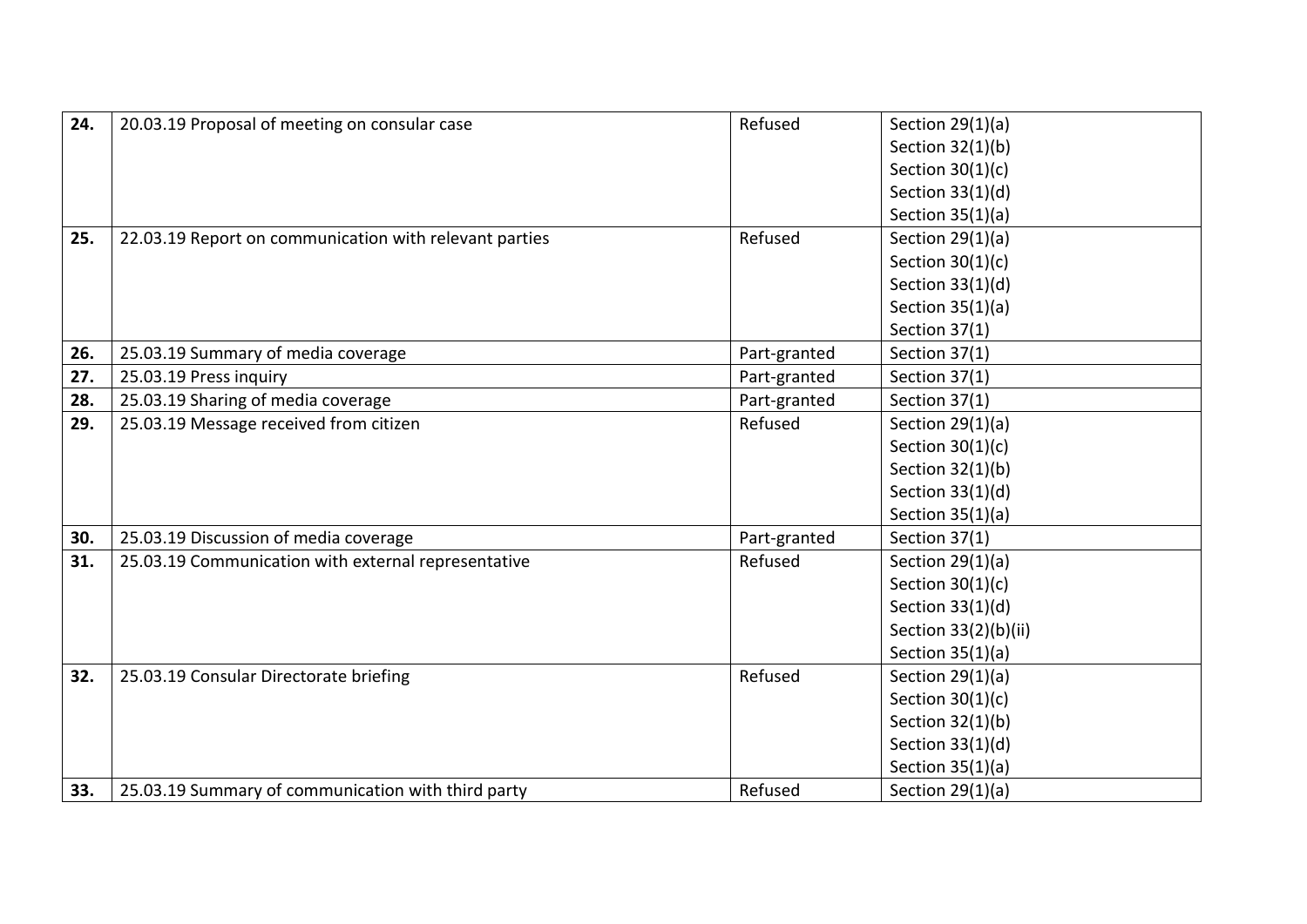|     |                                                    |              | Section $30(1)(c)$ |
|-----|----------------------------------------------------|--------------|--------------------|
|     |                                                    |              | Section 32(1)(b)   |
|     |                                                    |              | Section $35(1)(a)$ |
|     |                                                    |              | Section 37(1)      |
| 34. | 25.03.19 Information on international response     | Refused      | Section $29(1)(a)$ |
|     |                                                    |              | Section $30(1)(c)$ |
|     |                                                    |              | Section $33(1)(d)$ |
|     |                                                    |              | Section $35(1)(a)$ |
| 35. | 25.03.19 Correspondence with third party           | Refused      | Section $30(1)(c)$ |
|     |                                                    |              | Section 33(1)(d)   |
|     |                                                    |              | Section $35(1)(a)$ |
|     |                                                    |              | Section 37(1)      |
| 36. | 25.03.19 Update to Embassy                         | Refused      | Section $29(1)(a)$ |
|     |                                                    |              | Section $30(1)(c)$ |
|     |                                                    |              | Section $33(1)(d)$ |
|     |                                                    |              | Section $35(1)(a)$ |
| 37. | 25.03.19 Correspondence with Embassy               | Refused      | Section $30(1)(c)$ |
|     |                                                    |              | Section $32(1)(b)$ |
|     |                                                    |              | Section $33(1)(d)$ |
|     |                                                    |              | Section $35(1)(a)$ |
|     |                                                    |              | Section 37(1)      |
| 38. | 25.03.19 Media inquiry                             | Part-granted | Section 37(1)      |
| 39. | 25.03.19 Media inquiry                             | Part-granted | Section 37(1)      |
| 40. | 25.03.19 Media inquiry                             | Part-granted | Section 37(1)      |
| 41. | 25.03.19 Correspondence with relevant stakeholders | Refused      | Section $29(1)(a)$ |
|     |                                                    |              | Section $30(1)(c)$ |
|     |                                                    |              | Section $33(1)(d)$ |
|     |                                                    |              | Section $35(1)(a)$ |
| 42. | 25.03.10 Consular Directorate update               | Refused      | Section $29(1)(a)$ |
|     |                                                    |              | Section $30(1)(c)$ |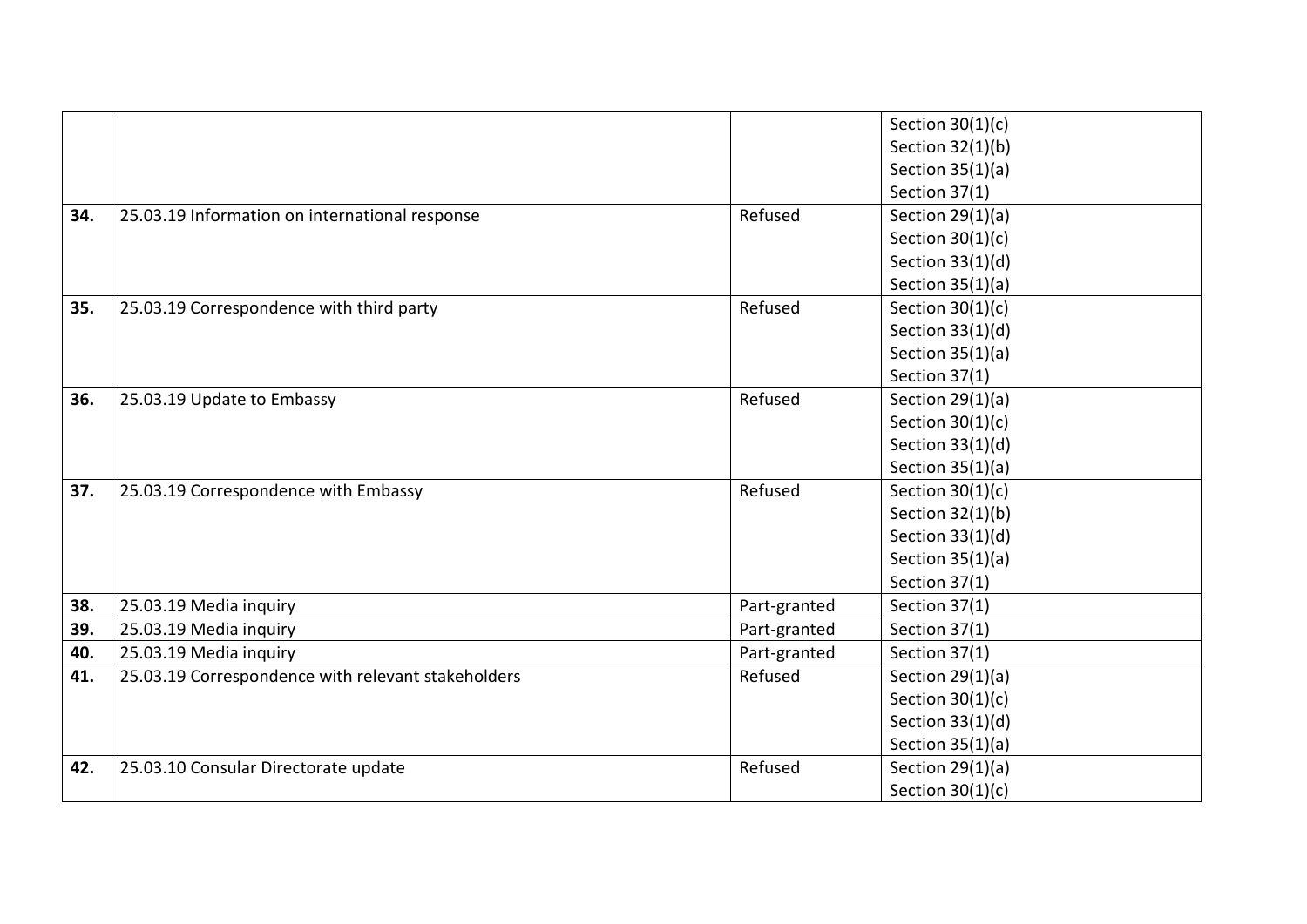|     |                                                          |              | Section 32(1)(b)   |
|-----|----------------------------------------------------------|--------------|--------------------|
|     |                                                          |              | Section 33(1)(d)   |
|     |                                                          |              | Section 35(1)(a)   |
| 43. | 25.03.19 Forwarded information regarding third country   | Refused      | Section $29(1)(a)$ |
|     |                                                          |              | Section $30(1)(c)$ |
|     |                                                          |              | Section 33(1)(d)   |
| 44. | 25.03.19 Correspondence with relevant stakeholders       | Refused      | Section $29(1)(a)$ |
|     |                                                          |              | Section $30(1)(c)$ |
|     |                                                          |              | Section $35(1)(a)$ |
| 45. | 25.03.19 Report on communication with relevant parties   | Refused      | Section $29(1)(a)$ |
|     |                                                          |              | Section $30(1)(c)$ |
|     |                                                          |              | Section $35(1)(a)$ |
|     |                                                          |              | Section 37(1)      |
| 46. | 26.03.19 Information on third country                    | Refused      | Section $29(1)(a)$ |
|     |                                                          |              | Section 30(1)(c)   |
|     |                                                          |              | Section 33(1)(d)   |
| 47. | 26.03.19 Summary of media reports                        | Part-granted | Section 37(1)      |
| 48. | 26.03.19 Communication from member of the public         | Part-granted | Section 37(1)      |
| 49. | 26.03.19 Communication from member of the public         | Part-granted | Section 37(1)      |
| 50. | 26.03.19 Communication from member of the public         | Part-granted | Section 37(1)      |
| 51. | 26.03.19 Communication from member of the public         | Part-granted | Section 37(1)      |
| 52. | 26.03.19 Correspondence with third party                 | Refused      | Section $29(1)(a)$ |
|     |                                                          |              | Section $30(1)(c)$ |
|     |                                                          |              | Section 32(1)(b)   |
|     |                                                          |              | Section 33(1)(d)   |
|     |                                                          |              | Section $35(1)(a)$ |
|     |                                                          |              | Section 37(1)      |
| 53. | 26.03.19 Correspondence regarding Parliamentary Question | Part-granted | Section 37(1)      |
| 54. | 26.03.19 Internal departmental correspondence            | Refused      | Section $29(1)(a)$ |
|     |                                                          |              | Section $30(1)(c)$ |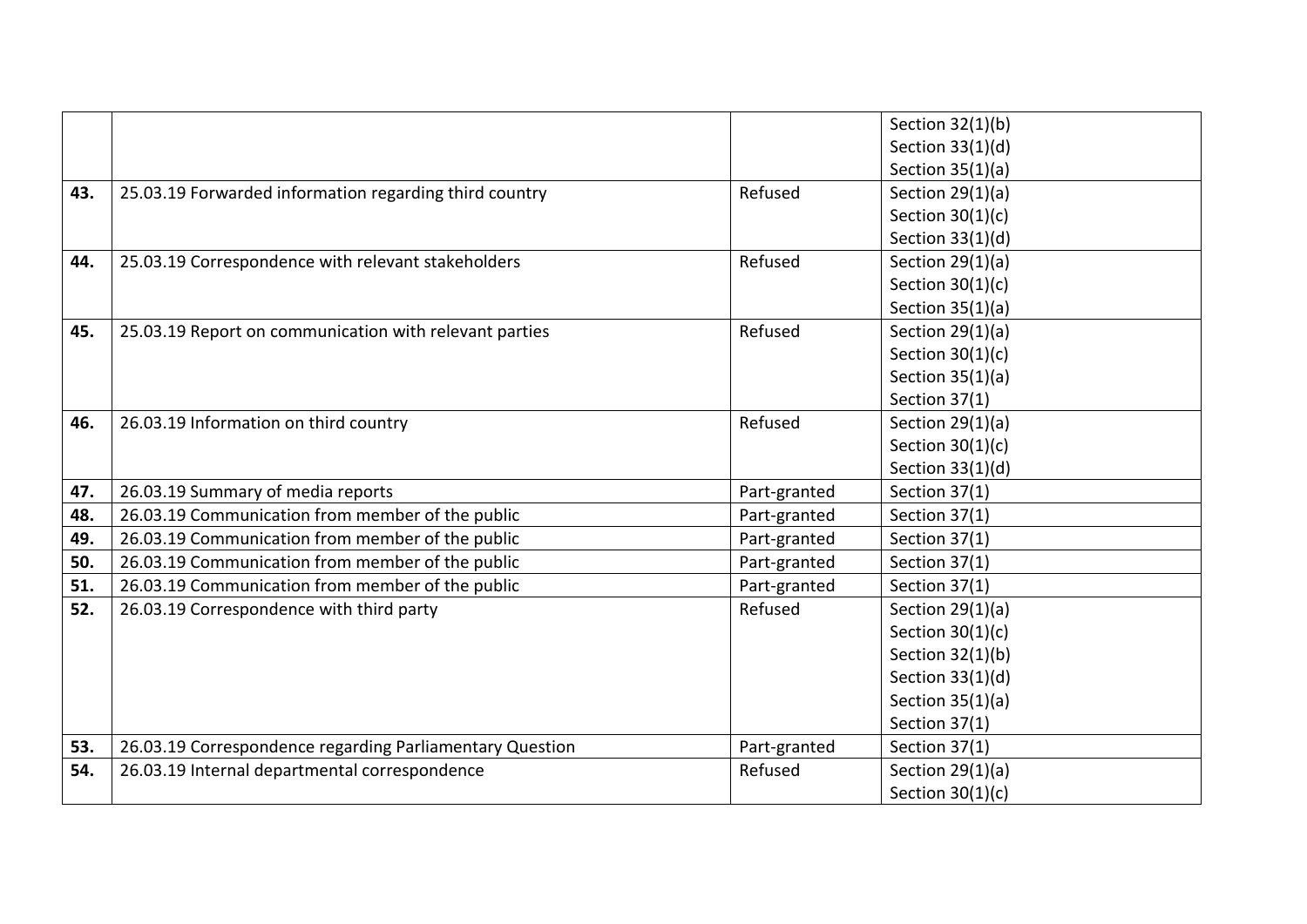|     |                                                  |              | Section 33(1)(d)   |
|-----|--------------------------------------------------|--------------|--------------------|
|     |                                                  |              | Section $35(1)(a)$ |
| 55. | 26.03.10 Report regarding Cabinet Meeting        | Refused      | Section 28         |
|     |                                                  |              | Section $29(1)(a)$ |
|     |                                                  |              | Section 33(1)(d)   |
|     |                                                  |              | Section $35(1)(a)$ |
| 56. | 26.03.19 Forwarded briefing from Embassy         | Refused      | Section $29(1)(a)$ |
|     |                                                  |              | Section $30(1)(c)$ |
|     |                                                  |              | Section 33(1)(d)   |
|     |                                                  |              | Section $35(1)(a)$ |
| 57. | 26.03.19 Communication with Embassy              | Refused      | Section $29(1)(a)$ |
|     |                                                  |              | Section $30(1)(c)$ |
|     |                                                  |              | Section 33(1)(d)   |
|     |                                                  |              | Section $35(1)(a)$ |
| 58. | 26.03.19 Communication with relevant stakeholder | Refused      | Section $29(1)(a)$ |
|     |                                                  |              | Section $30(1)(c)$ |
|     |                                                  |              | Section $32(1)(b)$ |
|     |                                                  |              | Section 33(1)(d)   |
|     |                                                  |              | Section $35(1)(a)$ |
| 59. | 26.03.19 Media inquiry                           | Part-granted | Section 37(1)      |
| 60. | 26.03.19 Communication from member of the public | Part-granted | Section 37(1)      |
| 61. | 26.03.10 Internal departmental correspondence    | Refused      | Section $29(1)(a)$ |
|     |                                                  |              | Section $30(1)(c)$ |
|     |                                                  |              | Section $35(1)(a)$ |
| 62. | 26.03.19 Correspondence with third party         | Refused      | Section $29(1)(a)$ |
|     |                                                  |              | Section $30(1)(c)$ |
|     |                                                  |              | Section 32(1)(b)   |
|     |                                                  |              | Section 33(1)(d)   |
|     |                                                  |              | Section $35(1)(a)$ |
| 63. | 27.03.19 Departmental briefing material          | Refused      | Section $29(1)(a)$ |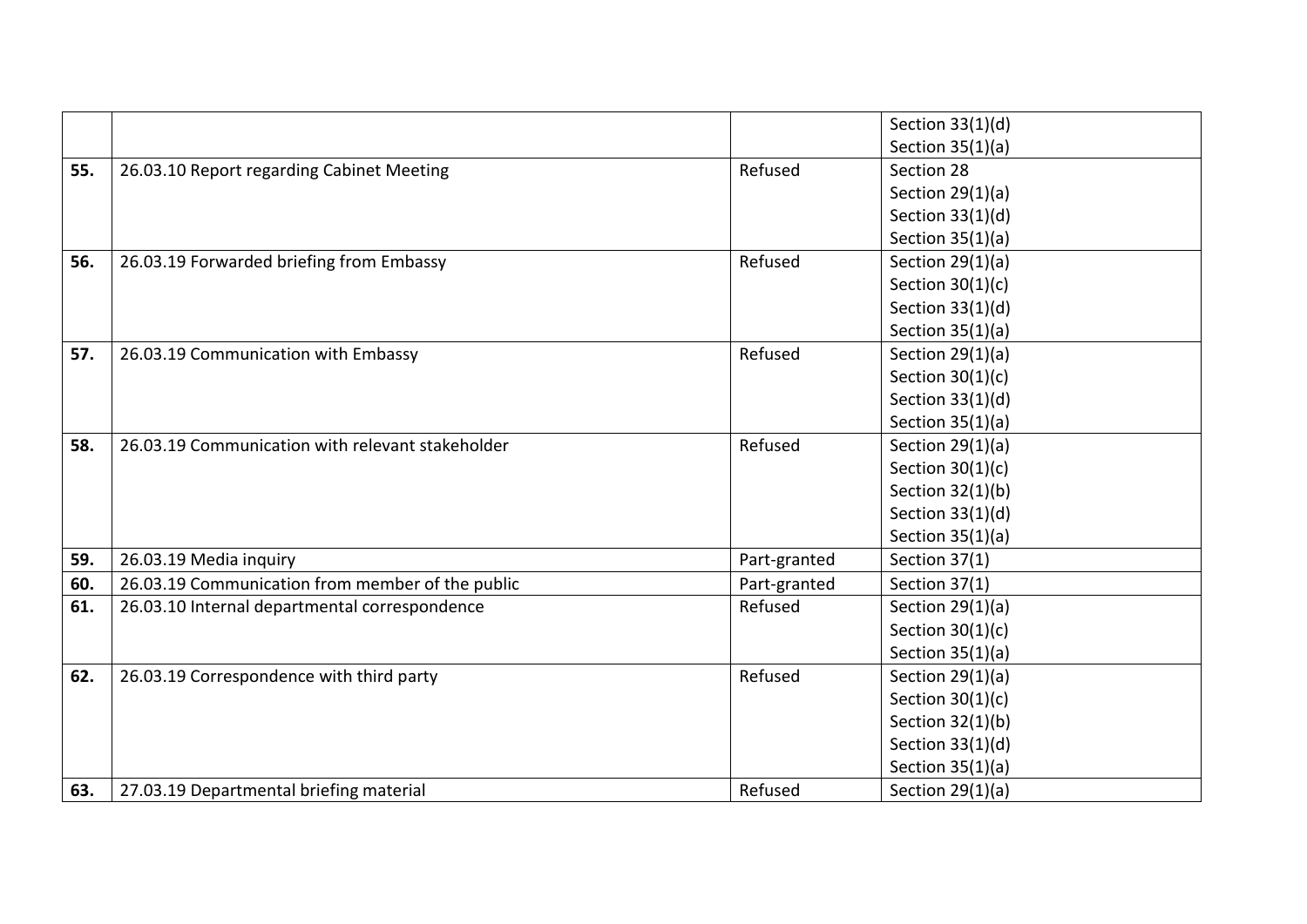|     |                                                         |              | Section $30(1)(c)$ |
|-----|---------------------------------------------------------|--------------|--------------------|
|     |                                                         |              | Section 33(1)(d)   |
|     |                                                         |              | Section $35(1)(a)$ |
|     |                                                         |              | Section 37(1)      |
| 64. | 27.03.19 Correspondence with third party                | Refused      | Section $29(1)(a)$ |
|     |                                                         |              | Section $30(1)(c)$ |
|     |                                                         |              | Section $33(1)(d)$ |
|     |                                                         |              | Section $35(1)(a)$ |
|     |                                                         |              | Section 37(1)      |
| 65. | 27.03.19 Internal departmental correspondence           | Refused      | Section $29(1)(a)$ |
|     |                                                         |              | Section $30(1)(c)$ |
|     |                                                         |              | Section 32(1)(b)   |
|     |                                                         |              | Section 33(1)(d)   |
|     |                                                         |              | Section $35(1)(a)$ |
|     |                                                         |              | Section 37(1)      |
|     |                                                         |              |                    |
| 66. | 27.03.19 Forwarded inquiry from member of the public    | Part-granted | Section 37(1)      |
| 67. | 27.03.19 Discussion of dialogue with regional contacts  | Refused      | Section $29(1)(a)$ |
|     |                                                         |              | Section 32(1)(b)   |
|     |                                                         |              | Section $30(1)(c)$ |
|     |                                                         |              | Section 33(1)(d)   |
|     |                                                         |              | Section $35(1)(a)$ |
| 68. | 27.03.19 Summary of communication with Embassy          | Refused      | Section $29(1)(a)$ |
|     |                                                         |              | Section $30(1)(c)$ |
|     |                                                         |              | Section $32(1)(b)$ |
|     |                                                         |              | Section 33(1)(d)   |
|     |                                                         |              | Section $35(1)(a)$ |
|     |                                                         |              | Section 37(1)      |
| 69. | 27.03.19 Forwarded inquiries from members of the public | Part-granted | Section 37(1)      |
| 70. | 27.03.19 Forwarded inquiry from member of the public    | Part-granted | Section 37(1)      |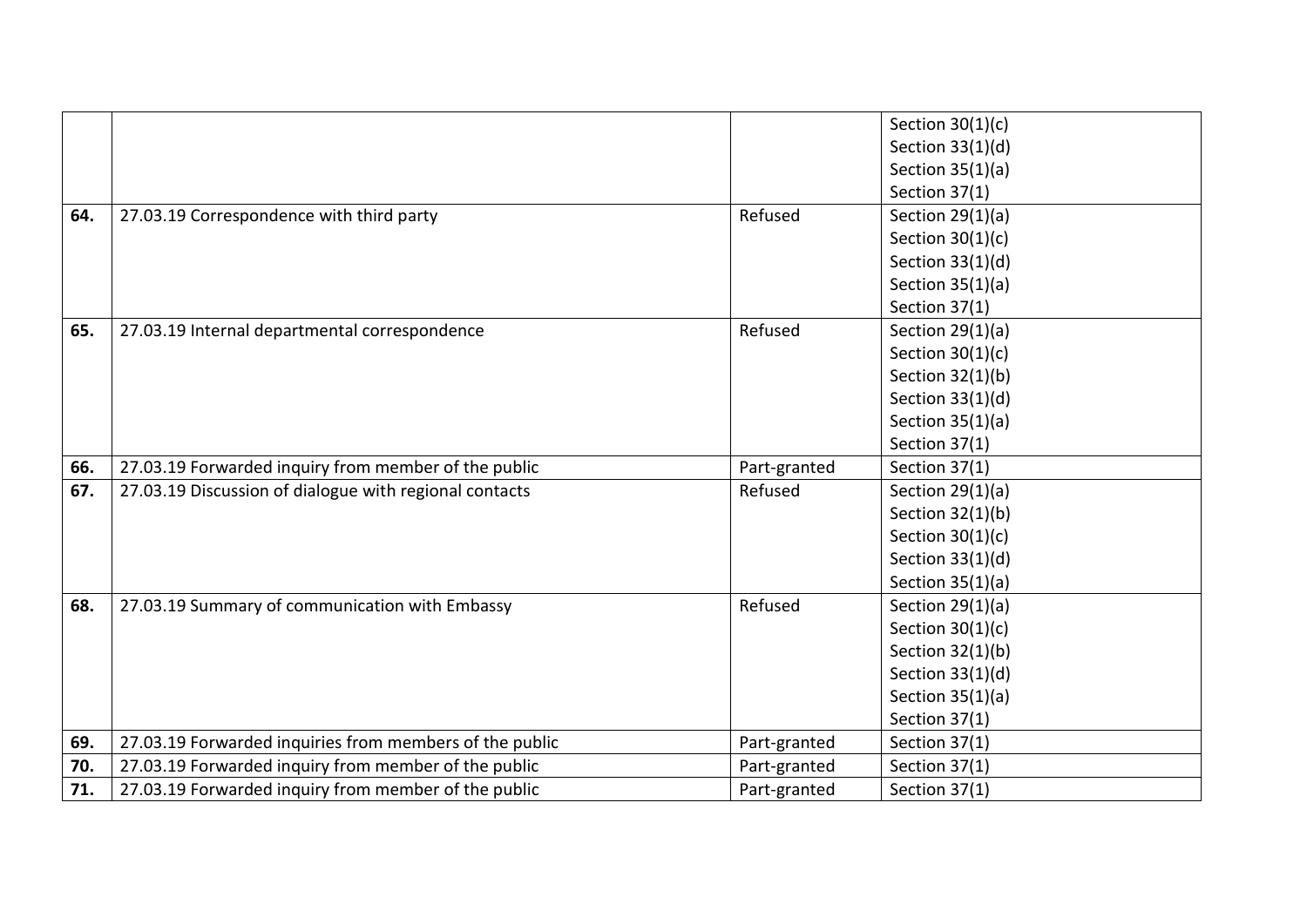| 72. | 27.03.19 Correspondence regarding disallowance of Parliamentary Question | Part-granted | Section 37(1)      |
|-----|--------------------------------------------------------------------------|--------------|--------------------|
| 73. | 27.03.19 Forwarded inquiry from member of the Public                     | Part-granted | Section 37(1)      |
| 74. | 28.03.19 Consular Directorate update                                     | Refused      | Section $29(1)(a)$ |
|     |                                                                          |              | Section $30(1)(c)$ |
|     |                                                                          |              | Section 33(1)(d)   |
|     |                                                                          |              | Section $35(1)(a)$ |
| 75. | 28.03.19 Correspondence with Embassy                                     | Refused      | Section $29(1)(a)$ |
|     |                                                                          |              | Section $30(1)(c)$ |
|     |                                                                          |              | Section 33(1)(d)   |
|     |                                                                          |              | Section 37(1)      |
| 76. | 28.03.19 Communication regarding documentation                           | Refused      | Section $29(1)(a)$ |
|     |                                                                          |              | Section $30(1)(c)$ |
|     |                                                                          |              | Section $33(1)(d)$ |
| 77. | 28.03.19 Information from Embassy                                        | Refused      | Section $29(1)(a)$ |
|     |                                                                          |              | Section $30(1)(c)$ |
|     |                                                                          |              | Section 33(1)(d)   |
|     |                                                                          |              | Section $35(1)(a)$ |
|     |                                                                          |              | Section 37(1)      |
| 78. | 28.03.19 Correspondence with third party                                 | Refused      | Section $29(1)(a)$ |
|     |                                                                          |              | Section $30(1)(c)$ |
|     |                                                                          |              | Section 32(1)(b)   |
|     |                                                                          |              | Section 33(1)(d)   |
|     |                                                                          |              | Section $35(1)(a)$ |
|     |                                                                          |              | Section 37(1)      |
| 79. | 28.03.19 Correspondence regarding Parliamentary Question                 | Part-granted | Section 37(1)      |
| 80. | 28.03.19 Communication with third party                                  | Refused      | Section $29(1)(a)$ |
|     |                                                                          |              | Section $30(1)(c)$ |
|     |                                                                          |              | Section 33(1)(d)   |
|     |                                                                          |              | Section $35(1)(a)$ |
| 81. | 28.03.19 Preparation of meeting with relevant stakeholders               | Refused      | Section $29(1)(a)$ |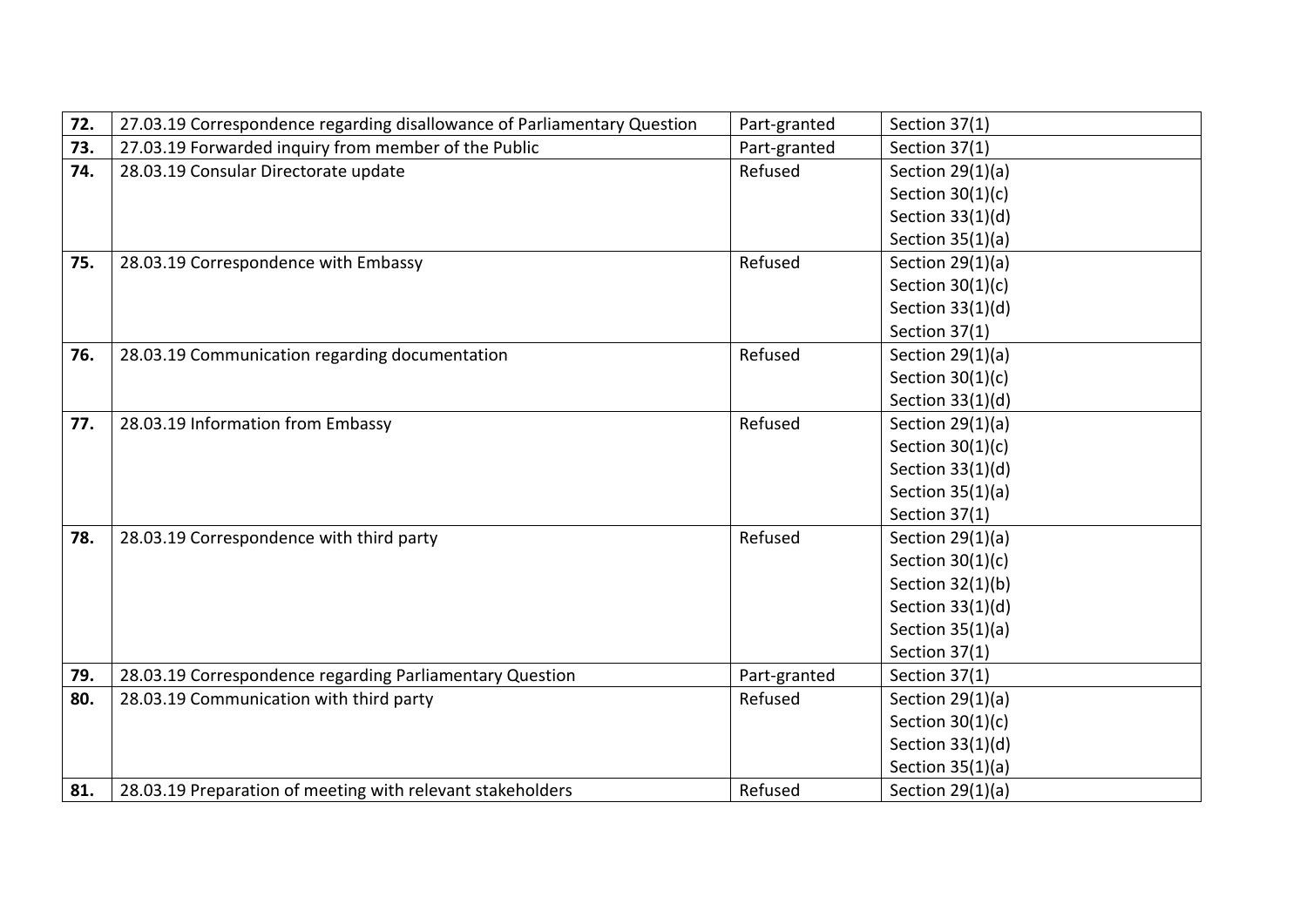|     |                                                       |              | Section $30(1)(c)$   |
|-----|-------------------------------------------------------|--------------|----------------------|
|     |                                                       |              | Section 33(1)(d)     |
|     |                                                       |              | Section $35(1)(a)$   |
| 82. | 28.03.19 Communication from member of the public      | Part-granted | Section 37(1)        |
| 83. | 29.03.19 Consular Directorate briefing on meeting     | Refused      | Section $29(1)(a)$   |
|     |                                                       |              | Section $30(1)(c)$   |
|     |                                                       |              | Section 32(1)(b)     |
|     |                                                       |              | Section 33(1)(d)     |
|     |                                                       |              | Section $35(1)(a)$   |
| 84. | 29.03.19 Internal query about external correspondence | Part-granted | Section 37(1)        |
| 85. | 29.03.19 Consular Directorate update                  | Refused      | Section $29(1)(a)$   |
|     |                                                       |              | Section $30(1)(c)$   |
|     |                                                       |              | Section 33(1)(d)     |
|     |                                                       |              | Section $35(1)(a)$   |
| 86. | 29.03.19 Discussion of Press Lines                    | Part-granted | Section 37(1)        |
| 87. | 29.03.19 Report on contact with relevant parties      | Refused      | Section $29(1)(a)$   |
|     |                                                       |              | Section $30(1)(c)$   |
|     |                                                       |              | Section 32(1)(b)     |
|     |                                                       |              | Section 33(1)(d)     |
|     |                                                       |              | Section $35(1)(a)$   |
| 88. | 31.03.19 Correspondence with Embassy                  | Refused      | Section $29(1)(a)$   |
|     |                                                       |              | Section $30(1)(c)$   |
|     |                                                       |              | Section 33(1)(d)     |
|     |                                                       |              | Section 33(2)(b)(ii) |
|     |                                                       |              | Section $35(1)(a)$   |
| 89. | 31.03.19 Communication from member of the Public      | Part-granted | Section 37(1)        |
| 90. | 01.04.19 Embassy correspondence                       | Refused      | Section $29(1)(a)$   |
|     |                                                       |              | Section $30(1)(c)$   |
|     |                                                       |              | Section 32(1)(b)     |
|     |                                                       |              | Section $33(1)(d)$   |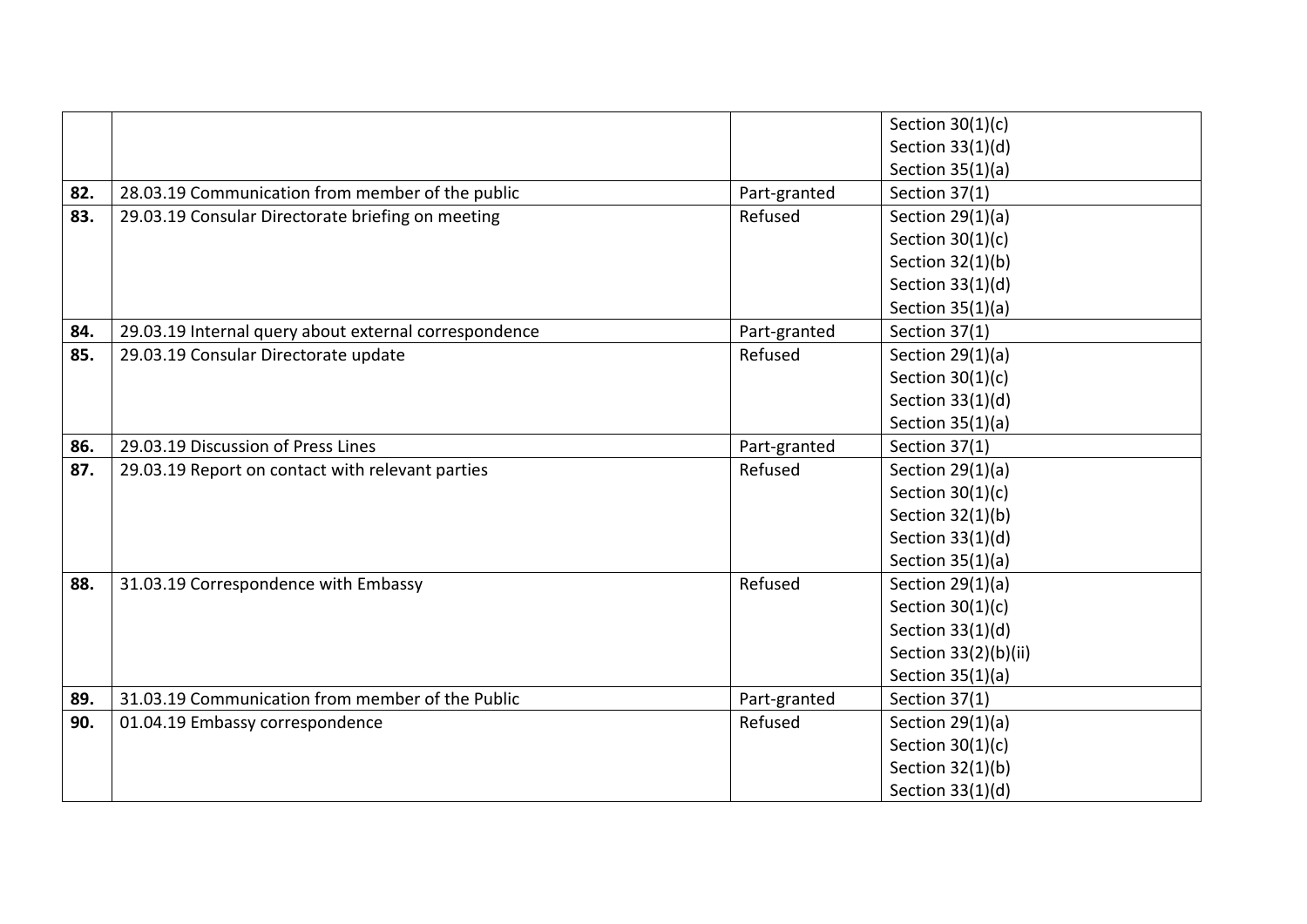|     |                                                        |              | Section $35(1)(a)$ |
|-----|--------------------------------------------------------|--------------|--------------------|
|     |                                                        |              | Section 37(1)      |
| 91. | 01.04.19 Forwarded message from member of the public   | Part-granted | Section 37(1)      |
| 92. | 01.04.19 Preparation of departmental briefing material | Refused      | Section $29(1)(a)$ |
|     |                                                        |              | Section $30(1)(c)$ |
|     |                                                        |              | Section 33(1)(d)   |
| 93. | 01.4.19 Correspondence with third party                | Refused      | Section $29(1)(a)$ |
|     |                                                        |              | Section $30(1)(c)$ |
|     |                                                        |              | Section 32(1)(b)   |
|     |                                                        |              | Section 33(1)(d)   |
|     |                                                        |              | Section $35(1)(a)$ |
|     |                                                        |              | Section 37(1)      |
| 94. | 01.04.19 Internal departmental correspondence          | Refused      | Section $29(1)(a)$ |
|     |                                                        |              | Section $30(1)(c)$ |
|     |                                                        |              | Section 32(1)(b)   |
|     |                                                        |              | Section 33(1)(d)   |
|     |                                                        |              | Section $35(1)(a)$ |
| 95. | 02.04.19 Correspondence with relevant stakeholders     | Refused      | Section $29(1)(a)$ |
|     |                                                        |              | Section $30(1)(c)$ |
|     |                                                        |              | Section 32(1)(b)   |
|     |                                                        |              | Section 33(1)(d)   |
|     |                                                        |              | Section $35(1)(a)$ |
| 96. | 02.04.19 Consular Directorate update                   | Refused      | Section $29(1)(a)$ |
|     |                                                        |              | Section $30(1)(c)$ |
|     |                                                        |              | Section 32(1)(b)   |
|     |                                                        |              | Section 33(1)(d)   |
| 97. | 02.04.19 Departmental briefing material                | Refused      | Section $29(1)(a)$ |
|     |                                                        |              | Section $30(1)(c)$ |
|     |                                                        |              | Section 32(1)(b)   |
|     |                                                        |              | Section $33(1)(d)$ |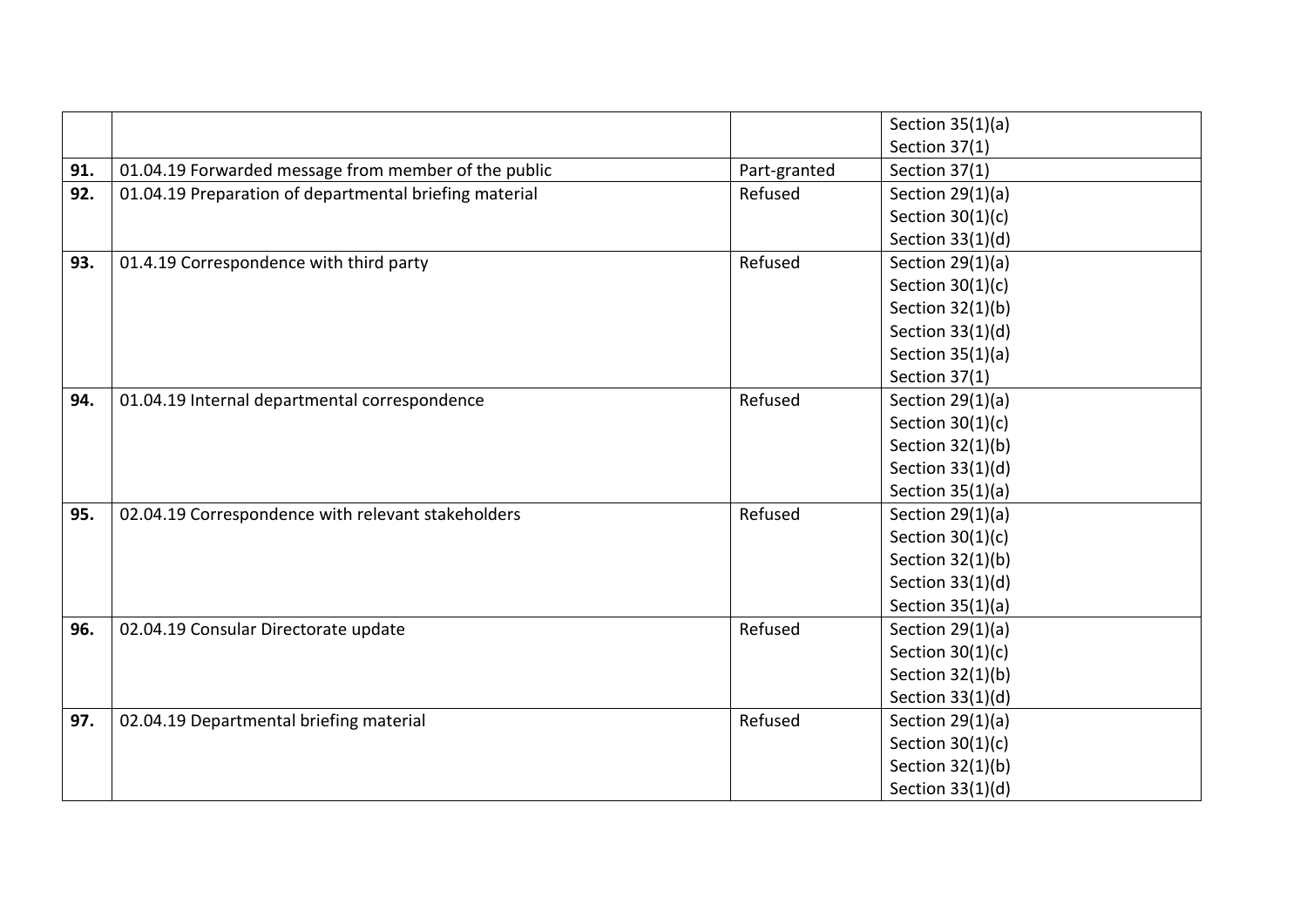| 98.  | 02.04.19 Reply to T.D.                                 | Part-granted | Section 37(1)      |
|------|--------------------------------------------------------|--------------|--------------------|
| 99.  | 03.04.19 Forwarded inquiry from member of the public   | Part-granted | Section 37(1)      |
| 100. | 03.04.19 Correspondence with Embassies                 | Refused      | Section $29(1)(a)$ |
|      |                                                        |              | Section $30(1)(c)$ |
|      |                                                        |              | Section 33(1)(d)   |
| 101. | 04.04.19 Correspondence with member of the public      | Part-granted | Section 37(1)      |
| 102. | 04.04.19 Consular Directorate update                   | Refused      | Section $29(1)(a)$ |
|      |                                                        |              | Section $30(1)(c)$ |
|      |                                                        |              | Section $33(1)(d)$ |
|      |                                                        |              | Section $35(1)(a)$ |
| 103. | 04.04.19 Report on internal briefing                   | Refused      | Section $29(1)(a)$ |
|      |                                                        |              | Section $30(1)(c)$ |
|      |                                                        |              | Section 32(1)(b)   |
|      |                                                        |              | Section 33(1)(d)   |
|      |                                                        |              | Section $35(1)(a)$ |
| 104. | 04.04.19 Correspondence with Embassy about third party | Refused      | Section $29(1)(a)$ |
|      |                                                        |              | Section $30(1)(c)$ |
|      |                                                        |              | Section 32(1)(b)   |
|      |                                                        |              | Section $33(1)(d)$ |
| 105. | 04.04.19 Correspondence with third party               | Refused      | Section $29(1)(a)$ |
|      |                                                        |              | Section $30(1)(c)$ |
|      |                                                        |              | Section $33(1)(d)$ |
|      |                                                        |              | Section $35(1)(a)$ |
| 106. | 05.04.19 Information from Embassy                      | Refused      | Section $29(1)(a)$ |
|      |                                                        |              | Section $30(1)(c)$ |
|      |                                                        |              | Section 33(1)(d)   |
|      |                                                        |              | Section $35(1)(a)$ |
| 107. | 05.04.19 Briefing on request to government department  | Refused      | Section $29(1)(a)$ |
|      |                                                        |              | Section $30(1)(c)$ |
|      |                                                        |              | Section $33(1)(d)$ |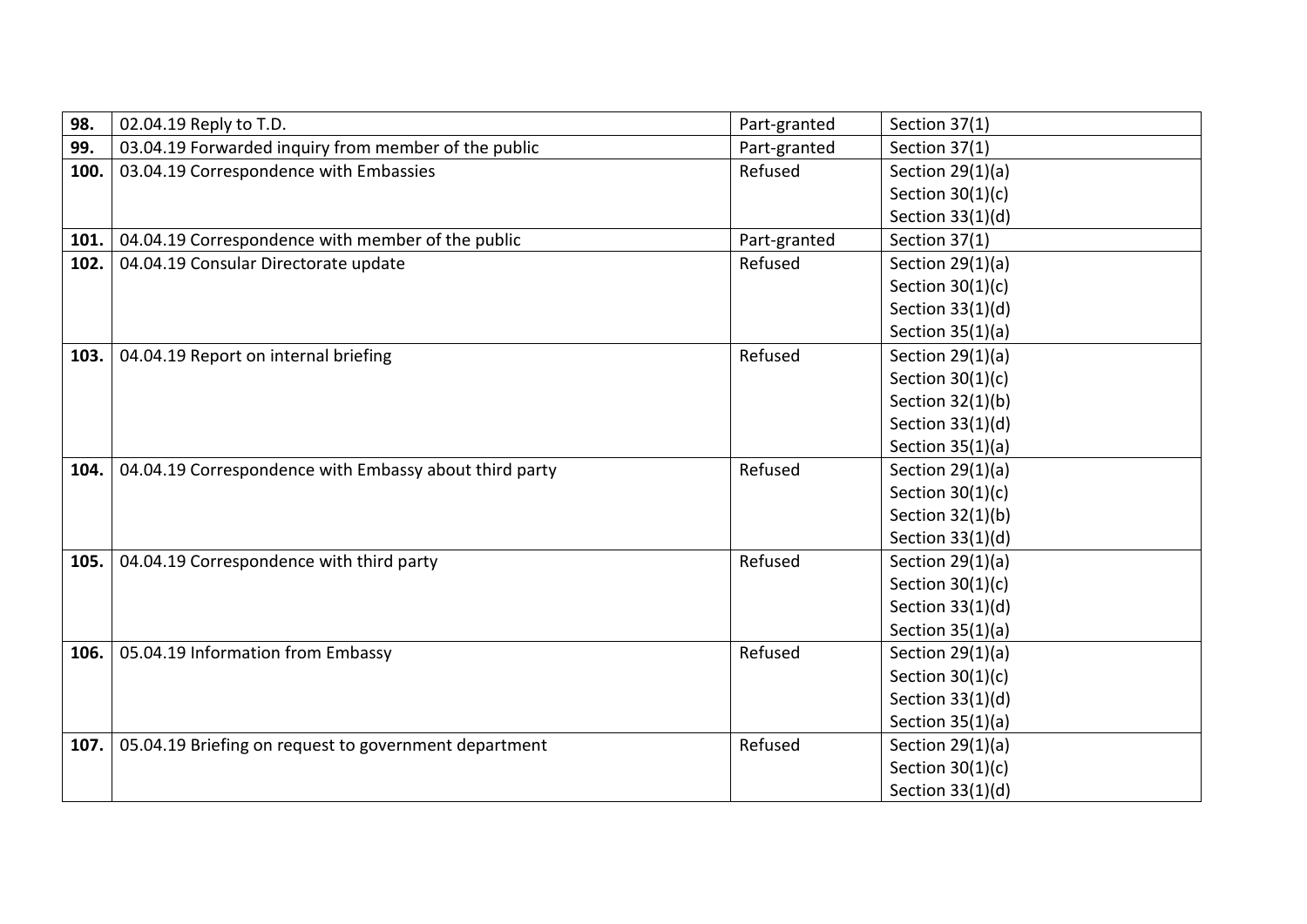|      |                                                       |              | Section $35(1)(a)$ |
|------|-------------------------------------------------------|--------------|--------------------|
|      |                                                       |              | Section 37(1)      |
| 108. | 05.04.19 Consular Directorate update                  | Refused      | Section $29(1)(a)$ |
|      |                                                       |              | Section $30(1)(c)$ |
|      |                                                       |              | Section $32(1)(b)$ |
|      |                                                       |              | Section 33(1)(d)   |
|      |                                                       |              | Section $35(1)(a)$ |
| 109. | 05.04.19 Discussion of Press Lines                    | Part-granted | Section 37(1)      |
| 110. | 08.04.19 Departmental briefing material               | Refused      | Section $29(1)(a)$ |
|      |                                                       |              | Section $30(1)(c)$ |
|      |                                                       |              | Section $33(1)(d)$ |
| 111. | 08.04.19 Discussion of communication from third party | Refused      | Section $29(1)(a)$ |
|      |                                                       |              | Section $30(1)(c)$ |
|      |                                                       |              | Section 32(1)(b)   |
|      |                                                       |              | Section 33(1)(d)   |
|      |                                                       |              | Section $35(1)(a)$ |
| 112. | 08.04.19 Correspondence with member of the public     | Part-granted | Section 37(1)      |
| 113. | 08.04.19 Correspondence with member of the public     | Part-granted | Section 37(1)      |
| 114. | 08.04 Media inquiry                                   | Part-granted | Section 37(1)      |
| 115. | 08.04.19 Correspondence with member of the public     | Part-granted | Section 37(1)      |
| 116. | 09.04.19 Correspondence from T.D.                     | Part-granted | Section 37(1)      |
| 117. | 08.04.19 Correspondence with member of the public     | Part-granted | Section 37(1)      |
| 118. | 09.04.19 Freedom of Information Requests              | Part-granted | Section 37(1)      |
| 119. | 09.04.19 Correspondence with member of the public     | Part-granted | Section 37(1)      |
| 120. | 09.04.19 Correspondence with member of the public     | Part-granted | Section 37(1)      |
| 121. | 09.04.19 Correspondence with member of the public     | Part-granted | Section 37(1)      |
| 122. | 09.04.19 Correspondence with member of the public     | Part-granted | Section 37(1)      |
| 123. | 10.04.19 Correspondence regarding media coverage      | Part-granted | Section 37(1)      |
| 124. | 10.04.19 Departmental briefing material               | Refused      | Section $29(1)(a)$ |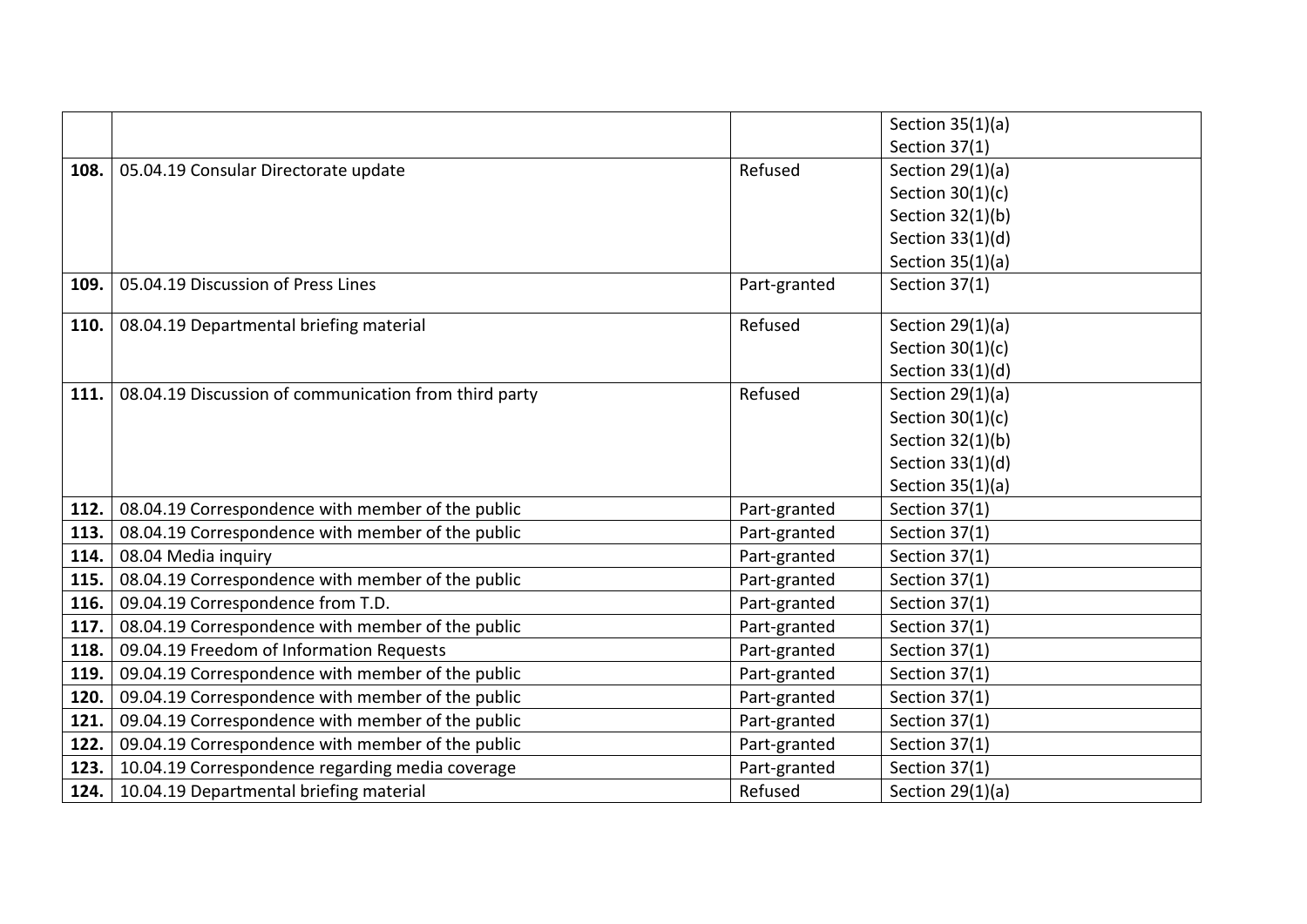|      |                                                   |              | Section $30(1)(c)$ |
|------|---------------------------------------------------|--------------|--------------------|
|      |                                                   |              | Section 33(1)(d)   |
|      |                                                   |              | Section $35(1)(a)$ |
| 125. | 11.04.19 Correspondence with third party          | Refused      | Section $29(1)(a)$ |
|      |                                                   |              | Section $30(1)(c)$ |
|      |                                                   |              | Section 32(1)(b)   |
|      |                                                   |              | Section 33(1)(d)   |
|      |                                                   |              | Section $35(1)(a)$ |
| 126. | 11.04.19 Inquiry from member of the public        | Part-granted | Section 37(1)      |
| 127. | 12.04.19 Inquiry from member of the public        | Part-granted | Section 37(1)      |
| 128. | 12.04.19 Correspondence between Embassies         | Refused      | Section $29(1)(a)$ |
|      |                                                   |              | Section $30(1)(c)$ |
|      |                                                   |              | Section 33(1)(d)   |
|      |                                                   |              | Section $35(1)(a)$ |
| 129. | 12.04.19 Correspondence between Embassies         | Part-granted | Section 37(1)      |
| 130. | 13.04.19 Press inquiry                            | Part-granted | Section 37(1)      |
| 131. | 15.04.19 Consular Directorate update              | Refused      | Section $29(1)(a)$ |
|      |                                                   |              | Section $30(1)(c)$ |
|      |                                                   |              | Section 32(1)(b)   |
|      |                                                   |              | Section 33(1)(d)   |
|      |                                                   |              | Section $35(1)(a)$ |
| 132. | 15.04.19 Correspondence with member of the public | Part-granted | Section 37(1)      |
| 133. | 15.04.19 Summary of Embassy communication         | Refused      | Section $29(1)(a)$ |
|      |                                                   |              | Section $30(1)(c)$ |
|      |                                                   |              | Section 32(1)(b)   |
|      |                                                   |              | Section $33(1)(d)$ |
|      |                                                   |              | Section $35(1)(a)$ |
| 134. | 15.04.19 Summary of press queries                 | Part-granted | Section 37(1)      |
| 135. | 16.04.19 Communication with Embassy               | Refused      | Section $29(1)(a)$ |
|      |                                                   |              | Section $30(1)(c)$ |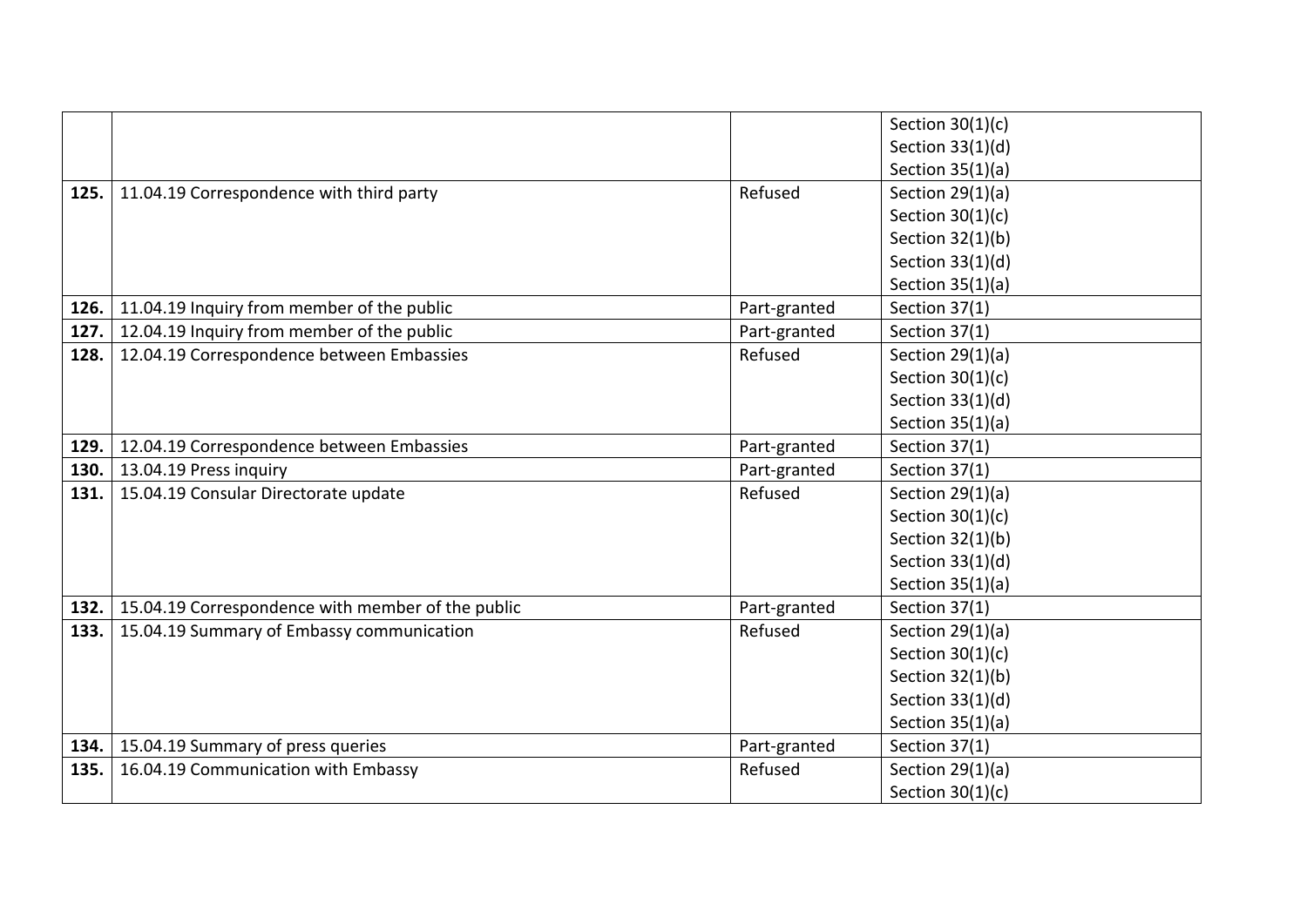|      |                                                        |              | Section 33(1)(d)   |
|------|--------------------------------------------------------|--------------|--------------------|
|      |                                                        |              | Section $35(1)(a)$ |
| 136. | 16.04.19 Consular Directorate update                   | Refused      | Section $29(1)(a)$ |
|      |                                                        |              | Section $30(1)(c)$ |
|      |                                                        |              | Section 32(1)(b)   |
|      |                                                        |              | Section 33(1)(d)   |
|      |                                                        |              | Section $35(1)(a)$ |
| 137. | 16.04. Departmental briefing material                  | Refused      | Section $29(1)(a)$ |
|      |                                                        |              | Section $30(1)(c)$ |
|      |                                                        |              | Section 33(1)(d)   |
| 138. | 16.04.19 Correspondence by third party                 | Refused      | Section $29(1)(a)$ |
|      |                                                        |              | Section $30(1)(c)$ |
|      |                                                        |              | Section $33(1)(d)$ |
|      |                                                        |              | Section $35(1)(a)$ |
| 139. | 17.04.19 Embassy correspondence with third party       | Refused      | Section $29(1)(a)$ |
|      |                                                        |              | Section $30(1)(c)$ |
|      |                                                        |              | Section $33(1)(d)$ |
|      |                                                        |              | Section $35(1)(a)$ |
| 140. | 18.04.19 Discussion of Press Lines                     | Part-granted | Section 37(1)      |
| 141. | 18.04.19 Response to inquiry from member of the public | Part-granted | Section 37(1)      |
| 142. | 23.04.19 Discussion of news coverage and lines         | Refused      | Section $29(1)(a)$ |
|      |                                                        |              | Section $30(1)(c)$ |
| 143. | 24.04.19 Briefing regarding region                     | Refused      | Section $29(1)(a)$ |
|      |                                                        |              | Section $30(1)(c)$ |
|      |                                                        |              | Section $33(1)(d)$ |
|      |                                                        |              | Section $35(1)(a)$ |
| 144. | 24.04.19 Correspondence with third party               | Refused      | Section $29(1)(a)$ |
|      |                                                        |              | Section $30(1)(c)$ |
|      |                                                        |              | Section 32(1)(b)   |
|      |                                                        |              | Section $33(1)(d)$ |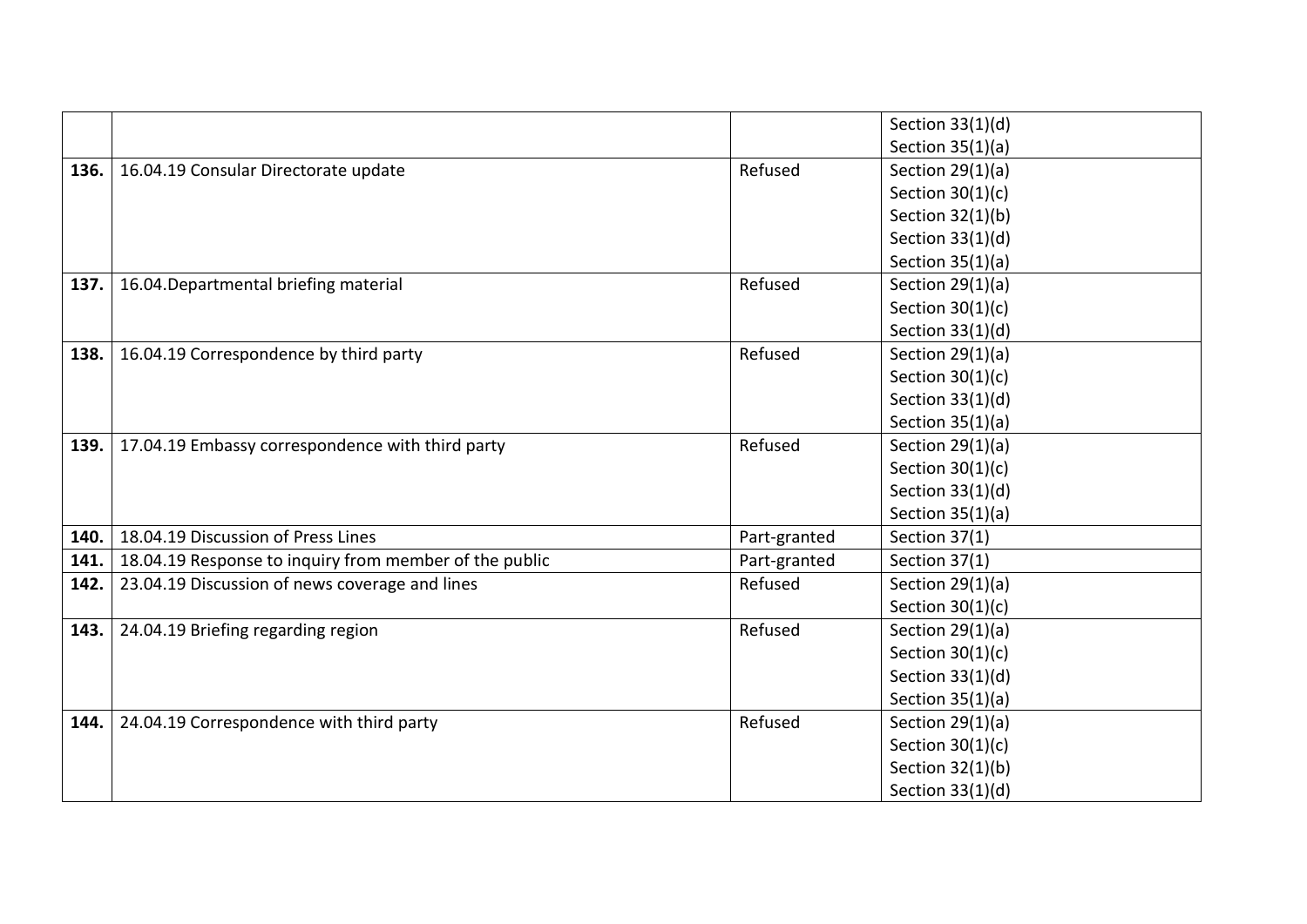|      |                                                             |              | Section $35(1)(a)$ |
|------|-------------------------------------------------------------|--------------|--------------------|
| 145. | 24.04.19 Correspondence with third party                    | Refused      | Section $29(1)(a)$ |
|      |                                                             |              | Section $30(1)(c)$ |
|      |                                                             |              | Section 32(1)(b)   |
|      |                                                             |              | Section 33(1)(d)   |
|      |                                                             |              | Section $35(1)(a)$ |
| 146. | 24.04.19 Freedom of Information Request                     | Part-granted | Section 37(1)      |
| 147. | 24.04.19 Forwarded Consular Directorate update              | Refused      | Section $29(1)(a)$ |
|      |                                                             |              | Section $30(1)(c)$ |
|      |                                                             |              | Section 33(1)(d)   |
|      |                                                             |              | Section $35(1)(a)$ |
| 148. | 24.04.19 Forwarded communication with Embassy               | Refused      | Section $29(1)(a)$ |
|      |                                                             |              | Section $30(1)(c)$ |
|      |                                                             |              | Section 32(1)(b)   |
|      |                                                             |              | Section 33(1)(d)   |
|      |                                                             |              | Section $35(1)(a)$ |
| 149. | 24.04.19 Departmental briefing material                     | Refused      | Section $29(1)(a)$ |
|      |                                                             |              | Section $30(1)(c)$ |
|      |                                                             |              | Section 33(1)(d)   |
|      |                                                             |              | Section $35(1)(a)$ |
|      |                                                             |              | Section 37(1)      |
| 150. | 24.04.19 Forwarded communication with relevant stakeholders | Refused      | Section $29(1)(a)$ |
|      |                                                             |              | Section $30(1)(c)$ |
|      |                                                             |              | Section 33(1)(d)   |
|      |                                                             |              | Section $35(1)(a)$ |
| 151. | 24.04.19 Consular Directorate briefing                      | Refused      | Section $29(1)(a)$ |
|      |                                                             |              | Section $30(1)(c)$ |
|      |                                                             |              | Section 32(1)(b)   |
|      |                                                             |              | Section 33(1)(d)   |
|      |                                                             |              | Section $35(1)(a)$ |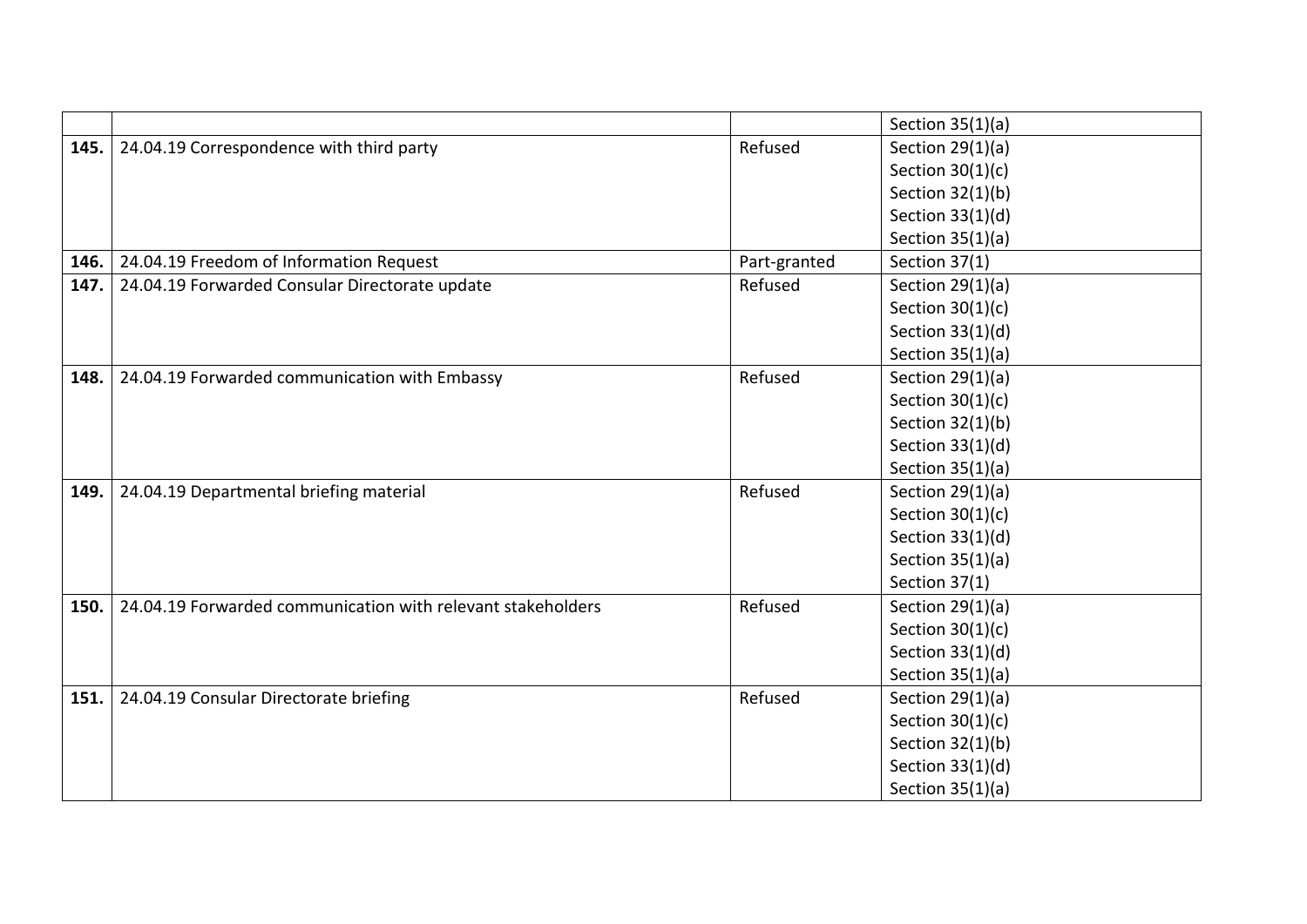| 152. | 26.04.19 Inquiry from member of the public       | Part-granted | Section 37(1)      |
|------|--------------------------------------------------|--------------|--------------------|
| 153. | 26.0.19 Consular Directorate briefing            | Refused      | Section $29(1)(a)$ |
|      |                                                  |              | Section $30(1)(c)$ |
|      |                                                  |              | Section $33(1)(d)$ |
| 154. | 29.04.19 Correspondence with third party         | Refused      | Section $29(1)(a)$ |
|      |                                                  |              | Section $30(1)(c)$ |
|      |                                                  |              | Section 32(1)(b)   |
|      |                                                  |              | Section 33(1)(d)   |
|      |                                                  |              | Section $35(1)(a)$ |
| 155. | 29.04.19 Consular Directorate update             | Refused      | Section $29(1)(a)$ |
|      |                                                  |              | Section $30(1)(c)$ |
|      |                                                  |              | Section 32(1)(b)   |
|      |                                                  |              | Section 33(1)(d)   |
|      |                                                  |              | Section $35(1)(a)$ |
| 156. | 02.05.19 Briefing on media engagement            | Part-granted | Section 37(1)      |
| 157. | 02.05.19 Report on communication with Embassy    | Refused      | Section $29(1)(a)$ |
|      |                                                  |              | Section $30(1)(c)$ |
|      |                                                  |              | Section $32(1)(b)$ |
|      |                                                  |              | Section 33(1)(d)   |
|      |                                                  |              | Section $35(1)(a)$ |
| 158. | 02.05.19 Summary of communication with Embassy   | Refused      | Section $29(1)(a)$ |
|      |                                                  |              | Section $30(1)(c)$ |
|      |                                                  |              | Section $32(1)(b)$ |
|      |                                                  |              | Section 33(1)(d)   |
| 159. | 03.05.19 Circulation of unreturned inquiries     | Part-granted | Section 37(1)      |
| 160. | 03.05.19 Draft response to inquiry from T.D.     | Part-granted | Section 37(1)      |
| 161. | 03.05.19 Report on contact with relevant parties | Refused      | Section $29(1)(a)$ |
|      |                                                  |              | Section $30(1)(c)$ |
|      |                                                  |              | Section 33(1)(d)   |
|      |                                                  |              | Section $35(1)(a)$ |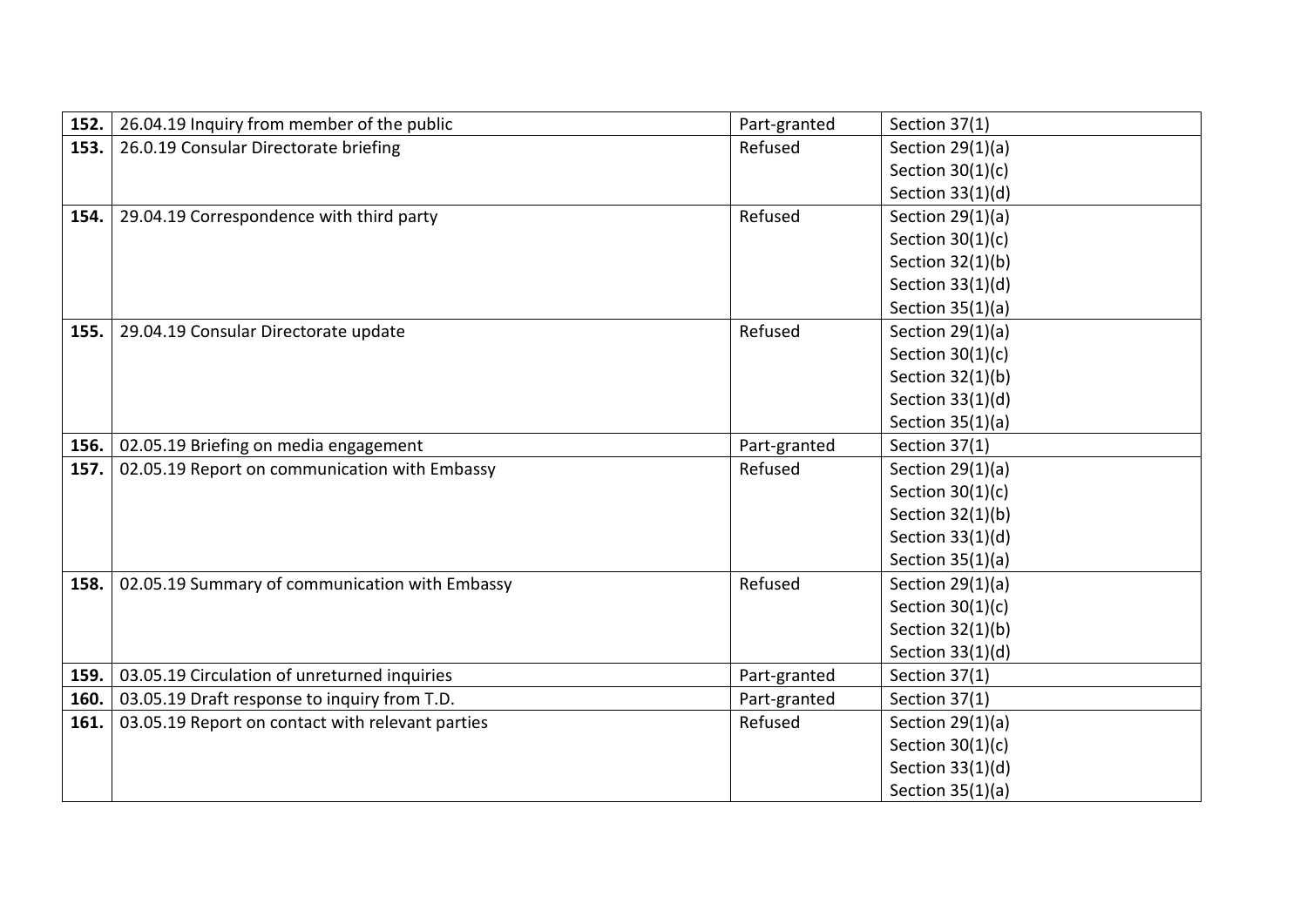| 162. | 14.05.19 Media inquiry                                     | Part-granted | Section 37(1)      |
|------|------------------------------------------------------------|--------------|--------------------|
| 163. | 14.05.19 Correspondence with member of the public          | Part-granted | Section 37(1)      |
| 164. | 21.05.19 Inquiry from member of the public                 | Part-granted | Section 37(1)      |
| 165. | 22.05.19 Report on communication with relevant stakeholder | Refused      | Section $29(1)(a)$ |
|      |                                                            |              | Section $30(1)(c)$ |
|      |                                                            |              | Section 33(1)(d)   |
|      |                                                            |              | Section $35(1)(a)$ |
|      |                                                            |              | Section 37(1)      |
| 166. | 24.05.19 Correspondence from third party                   | Refused      | Section $29(1)(a)$ |
|      |                                                            |              | Section $30(1)(c)$ |
|      |                                                            |              | Section 32(1)(b)   |
|      |                                                            |              | Section 33(1)(d)   |
|      |                                                            |              | Section $35(1)(a)$ |
| 167. | 24.05.19 Report of correspondence with Embassy             | Refused      | Section $29(1)(a)$ |
|      |                                                            |              | Section $30(1)(c)$ |
|      |                                                            |              | Section 33(1)(d)   |
|      |                                                            |              | Section $35(1)(a)$ |
| 168. | 25.05.19 Correspondence from third party                   | Refused      | Section $29(1)(a)$ |
|      |                                                            |              | Section $30(1)(c)$ |
|      |                                                            |              | Section 32(1)(b)   |
|      |                                                            |              | Section 33(1)(d)   |
|      |                                                            |              | Section 35(1)(a)   |
| 169. | 28.05.19 Inquiry from member of the public                 | Part-granted | Section 37(1)      |
| 170. | 11.06.19 Report on contact with relevant parties           | Refused      | Section $29(1)(a)$ |
|      |                                                            |              | Section $30(1)(c)$ |
|      |                                                            |              | Section $35(1)(a)$ |
|      |                                                            |              | Section 37(1)      |
| 171. | 12.06.19 Forwarded press inquiry                           | Part-granted | Section 37(1)      |
| 172. | 17.06.19 Internal briefing request                         | Refused      | Section $29(1)(a)$ |
|      |                                                            |              | Section $30(1)(c)$ |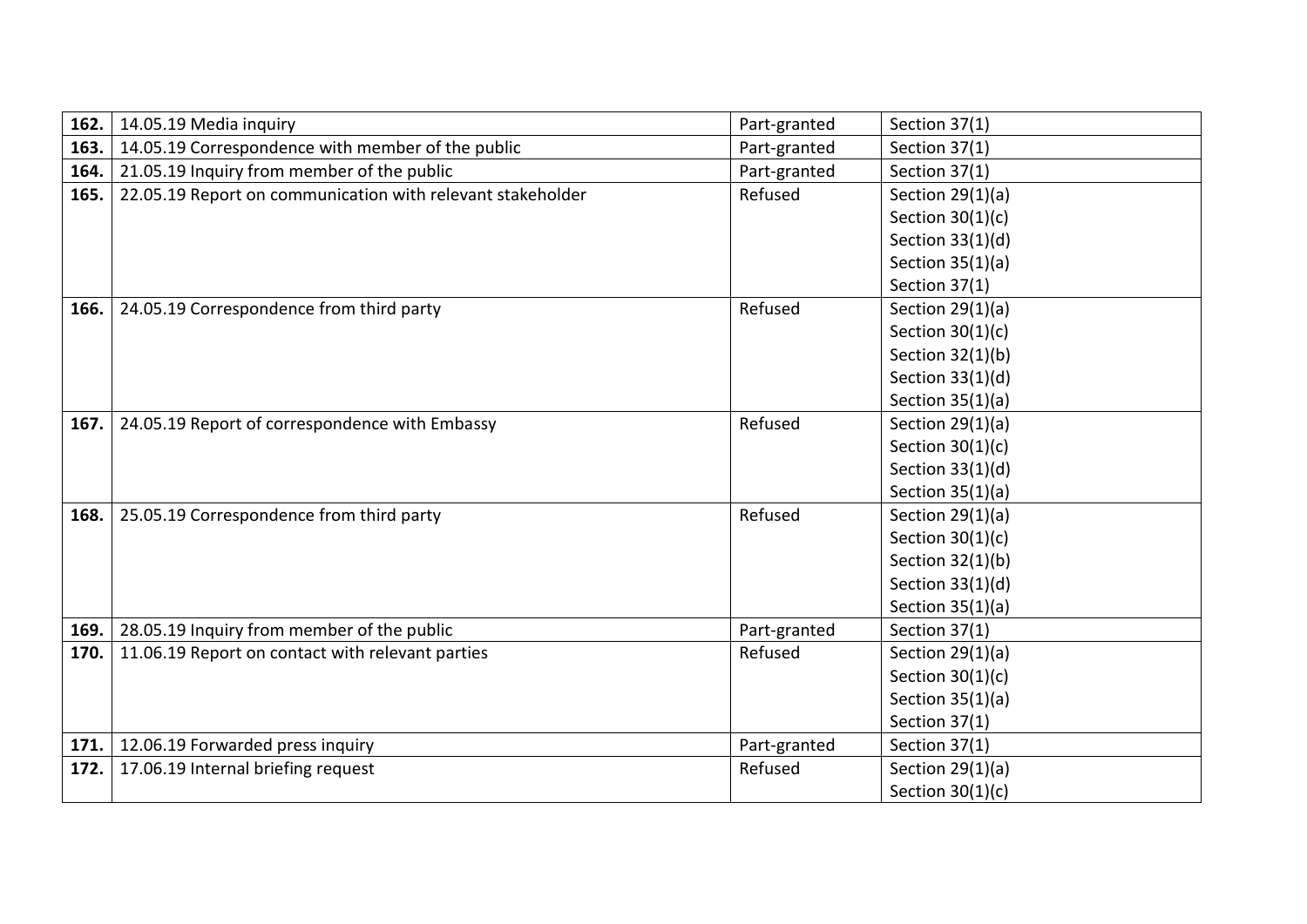|      |                                                   |              | Section $33(1)(d)$ |
|------|---------------------------------------------------|--------------|--------------------|
|      |                                                   |              | Section $35(1)(a)$ |
| 173. | 18.06 Internal Consular Directorate communication | Refused      | Section $29(1)(a)$ |
|      |                                                   |              | Section 30(1)(c)   |
|      |                                                   |              | Section 33(1)(d)   |
|      |                                                   |              | Section $35(1)(a)$ |
| 174. | 02.07.19 Internal Embassy correspondence          | Part-granted | Section 37(1)      |
| 175. | 02.07.19 Media inquiry                            | Part-granted | Section 37(1)      |
| 176. | 02.07.19 Report on contact with relevant parties  | Refused      | Section $29(1)(a)$ |
|      |                                                   |              | Section $30(1)(c)$ |
|      |                                                   |              | Section 33(1)(d)   |
|      |                                                   |              | Section $35(1)(a)$ |
| 177. | 03.07.19 Consular Directorate update              | Refused      | Section $29(1)(a)$ |
|      |                                                   |              | Section $30(1)(c)$ |
| 178. | 04.07.19 Consular Directorate update              | Refused      | Section $29(1)(a)$ |
|      |                                                   |              | Section $30(1)(c)$ |
|      |                                                   |              | Section 32(1)(b)   |
|      |                                                   |              | Section 33(1)(d)   |
|      |                                                   |              | Section $35(1)(a)$ |
| 179. | 05.07.19 Circulation of media coverage            | Part-granted | Section 37(1)      |
| 180. | 05.07.19 Circulation of media coverage            | Part-granted | Section 37(1)      |
| 181. | 05.07.19 Media inquiry                            | Part-granted | Section 37(1)      |
| 182. | 05.07.19 Discussion of media statements           | Part-granted | Section 37(1)      |
| 183. | 05.07.19 Media inquiry                            | Part-granted | Section 37(1)      |
| 184. | 05.07.19 Media inquiry                            | Part-granted | Section 37(1)      |
| 185. | 05.07.19 Media inquiry                            | Part-granted | Section 37(1)      |
| 186. | 05.07.19 Media inquiry                            | Part-granted | Section 37(1)      |
| 187. | 05.07.19 Discussion of media statements           | Part-granted | Section 37(1)      |
| 188. | 08.07.19 Correspondence from member of the public | Part-granted | Section 37(1)      |
| 189. | 08.07.19 Communication with Embassy               | Refused      | Section $29(1)(a)$ |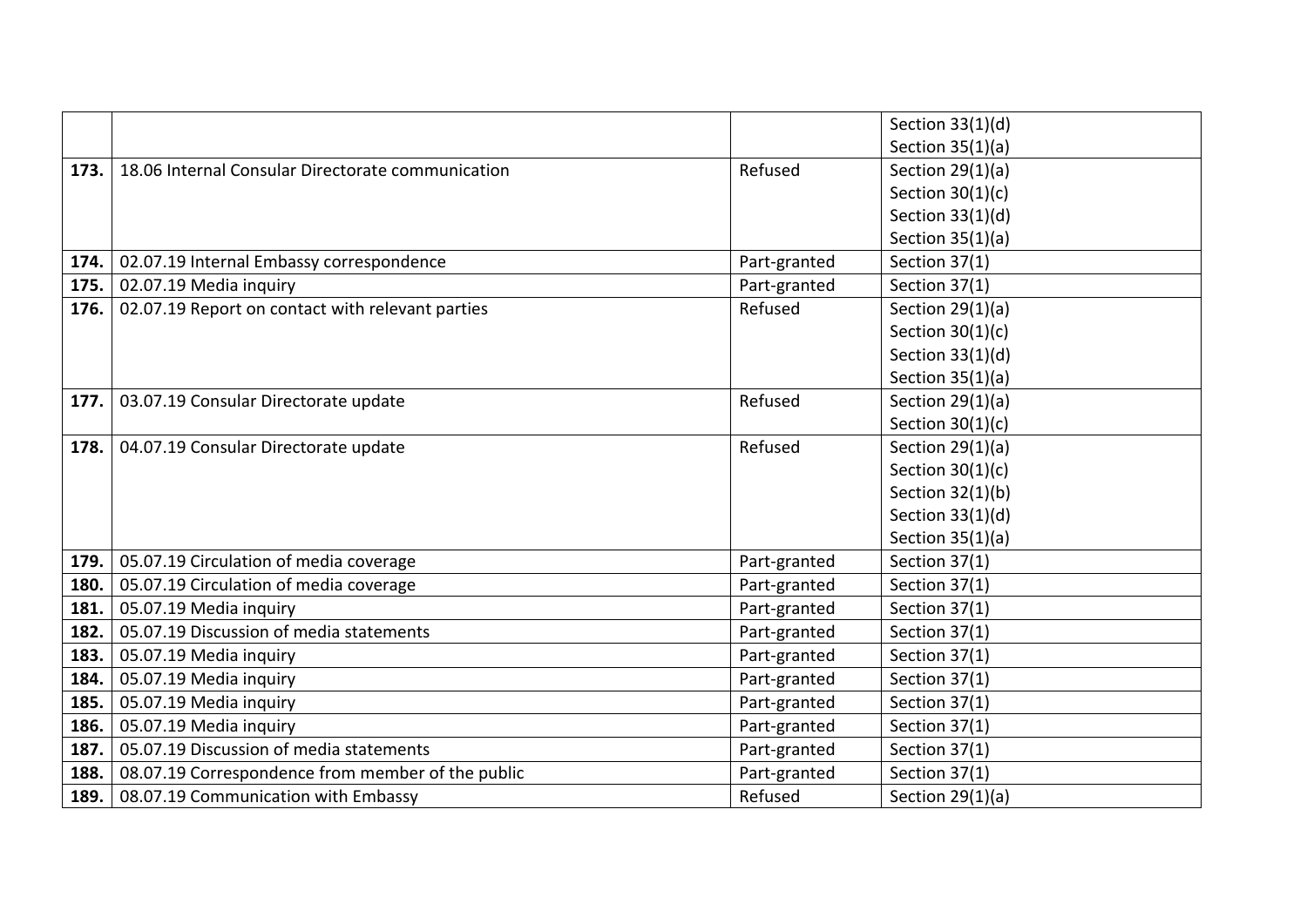|      |                                                            |              | Section $30(1)(c)$   |
|------|------------------------------------------------------------|--------------|----------------------|
|      |                                                            |              | Section 32(1)(b)     |
|      |                                                            |              | Section 33(1)(d)     |
|      |                                                            |              | Section $35(1)(a)$   |
| 190. | 08.07.19 Correspondence from member of the public          | Part-granted | Section 37(1)        |
| 191. | 08.07.19 Correspondence from member of the public          | Part-granted | Section 37(1)        |
| 192. | 08.07.19 Correspondence regarding Parliamentary Question   | Part-granted | Section 37(1)        |
| 193. | 08.07.19 Preparation of departmental briefing material     | Refused      | Section 29(1)(a)     |
|      |                                                            |              | Section $30(1)(c)$   |
|      |                                                            |              | Section 33(1)(d)     |
|      |                                                            |              | Section $35(1)(a)$   |
| 194. | 09.07.19 Preparation of Consular Directorate update        | Refused      | Section $29(1)(a)$   |
|      |                                                            |              | Section 32(1)(b)     |
|      |                                                            |              | Section $30(1)(c)$   |
|      |                                                            |              | Section 33(1)(d)     |
|      |                                                            |              | Section $35(1)(a)$   |
| 195. | 13.07.19 Correspondence from third party                   | Refused      | Section $29(1)(a)$   |
|      |                                                            |              | Section $30(1)(c)$   |
|      |                                                            |              | Section 33(2)(b)(ii) |
|      |                                                            |              | Section 33(1)(d)     |
|      |                                                            |              | Section $35(1)(a)$   |
| 196. | 18.07.19 Circulation of media coverage                     | Part-granted | Section 37(1)        |
| 197. | 19.07.19 Correspondence from member of the public          | Part-granted | Section 37(1)        |
| 198. | 22.07.19 Circulation of media coverage                     | Part-granted | Section 37(1)        |
| 199. | 22.07.19 Summary of media reports                          | Part-granted | Section 37(1)        |
| 200. | 22.07.19 Confirmation of Press Line in response to inquiry | Part-granted | Section 37(1)        |
| 201. | 22.07.19 Correspondence with third party                   | Refused      | Section $29(1)(a)$   |
|      |                                                            |              | Section $30(1)(c)$   |
|      |                                                            |              | Section 33(1)(d)     |
|      |                                                            |              | Section $35(1)(a)$   |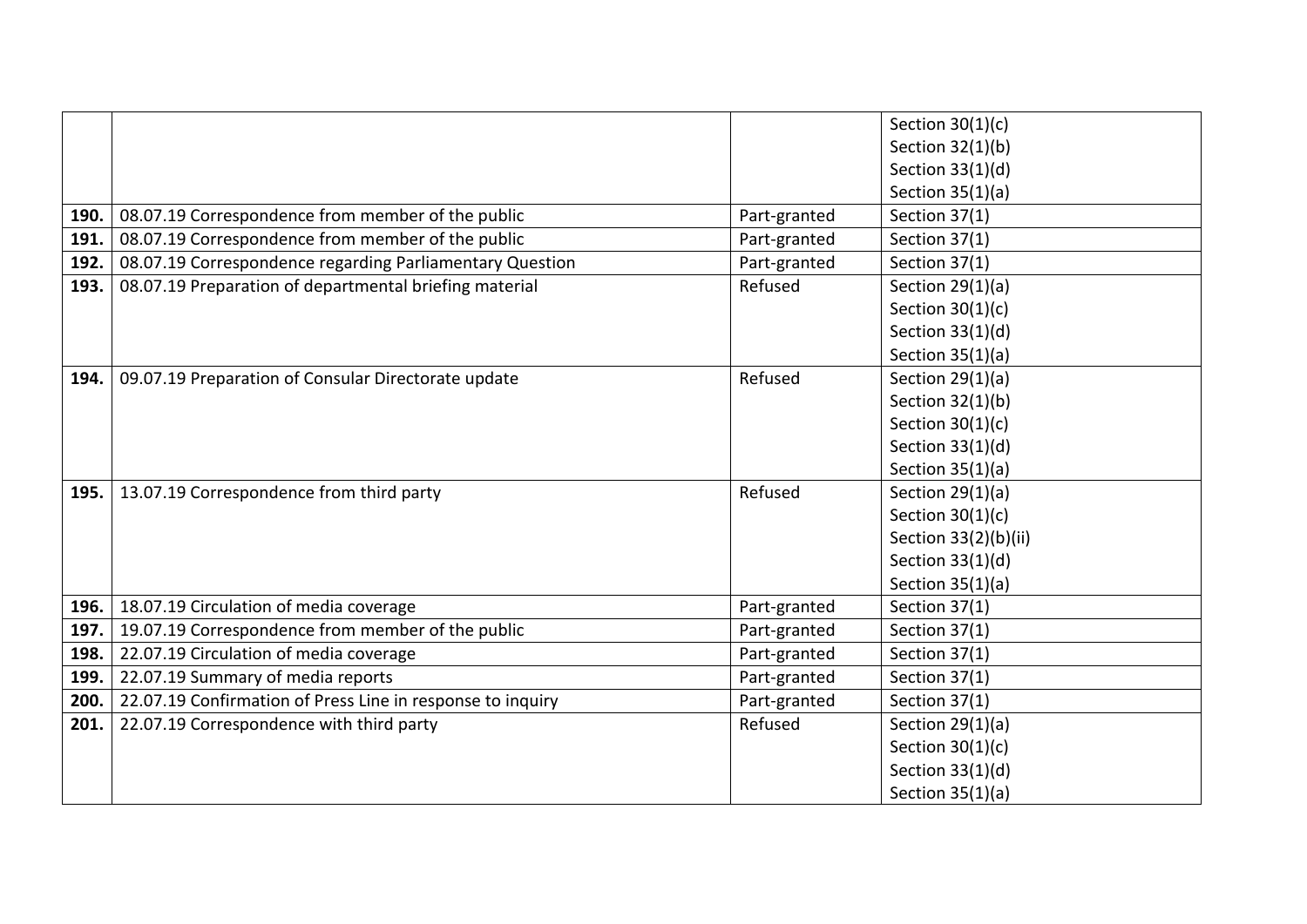| 202. | 23.07.19 Inquiry from third party                  | Refused | Section $29(1)(a)$   |
|------|----------------------------------------------------|---------|----------------------|
|      |                                                    |         | Section $30(1)(c)$   |
|      |                                                    |         | Section 33(1)(d)     |
|      |                                                    |         | Section $35(1)(a)$   |
| 203. | 23.07.19 Inquiry from third party                  | Refused | Section $29(1)(a)$   |
|      |                                                    |         | Section 33(1)(d)     |
|      |                                                    |         | Section $35(1)(a)$   |
|      |                                                    |         | Section 37(1)        |
| 204. | 23.07.19 Information sent to government department | Refused | Section $29(1)(a)$   |
|      |                                                    |         | Section $30(1)(c)$   |
|      |                                                    |         | Section 33(1)(d)     |
|      |                                                    |         | Section 33(2)(b)(ii) |
|      |                                                    |         | Section $35(1)(a)$   |
| 205. | 24.07.19 Correspondence with government department | Refused | Section $29(1)(a)$   |
|      |                                                    |         | Section $30(1)(c)$   |
|      |                                                    |         | Section 32(1)(b)     |
|      |                                                    |         | Section 33(1)(d)     |
|      |                                                    |         | Section $35(1)(a)$   |
| 206. | 24.07.19 Consular Directorate update               | Refused | Section $29(1)(a)$   |
|      |                                                    |         | Section $30(1)(c)$   |
|      |                                                    |         | Section 32(1)(b)     |
|      |                                                    |         | Section 33(1)(d)     |
|      |                                                    |         | Section $35(1)(a)$   |
| 207. | 24.07.19 Correspondence regarding third party      | Refused | Section $29(1)(a)$   |
|      |                                                    |         | Section $30(1)(c)$   |
|      |                                                    |         | Section 33(1)(d)     |
|      |                                                    |         | Section $35(1)(a)$   |
| 208. | 25.07.19 Summary of communication with Embassy     | Refused | Section $29(1)(a)$   |
|      |                                                    |         | Section $30(1)(c)$   |
|      |                                                    |         | Section $33(1)(d)$   |